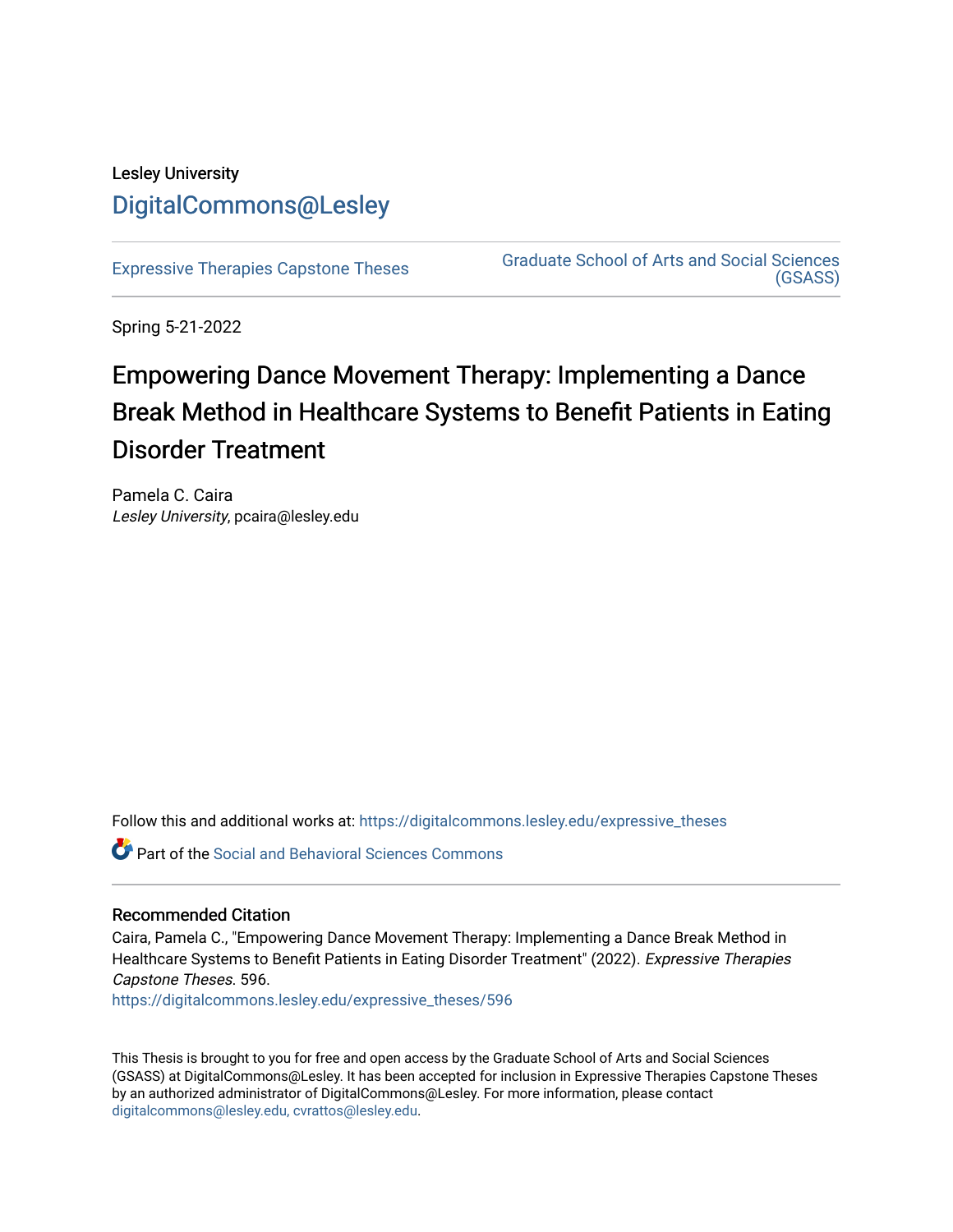### **Empowering Dance Movement Therapy: Implementing a Dance Break**

### **Method in Healthcare Systems to Benefit Patients in Eating Disorder Treatment**

Capstone Thesis

Lesley University

April 27, 2022

Pamela C. Caira

Dance Movement Therapy

Dr. Jena Leake REAT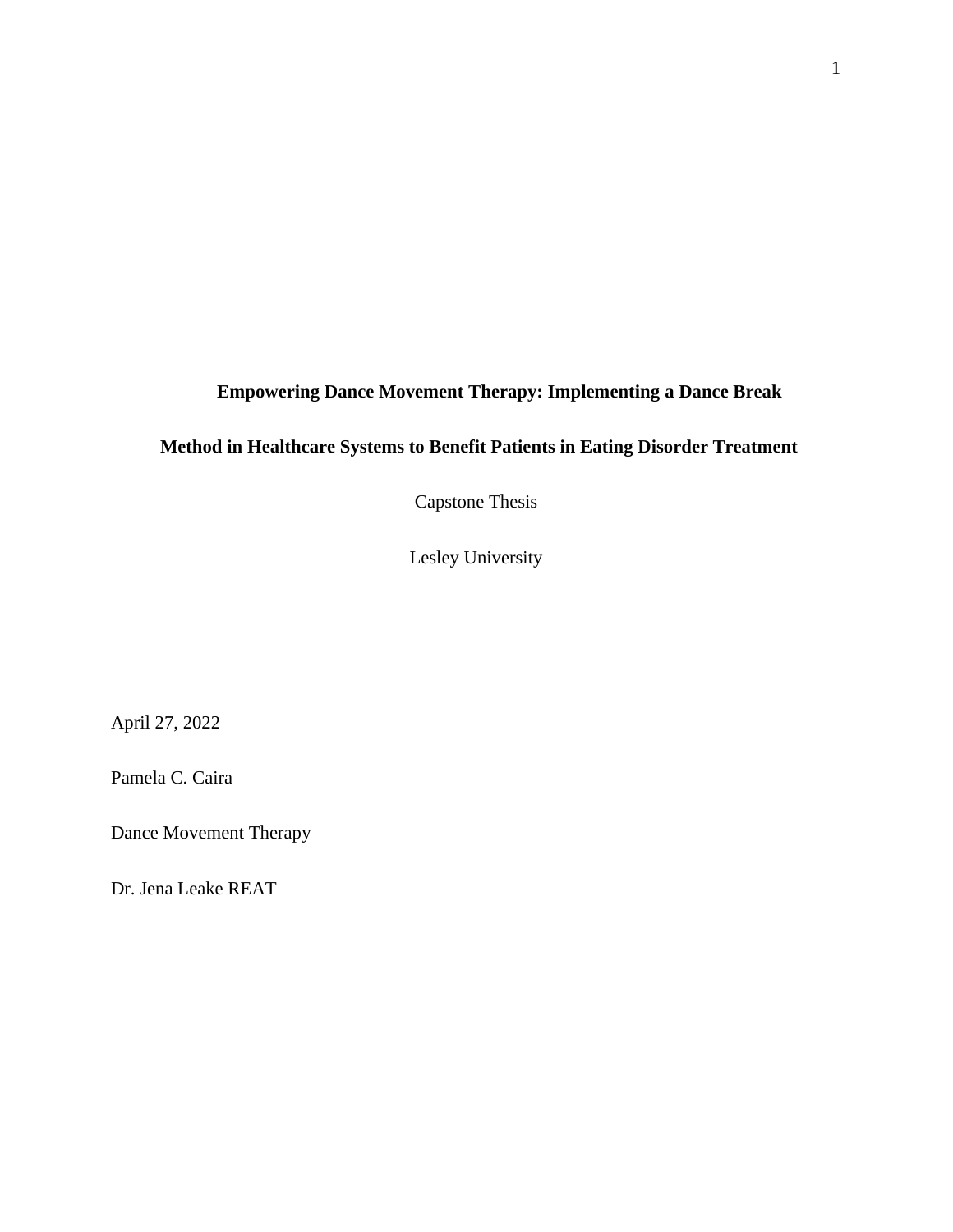#### **Abstract**

This thesis aimed to explore how implementing dance/movement therapy can empower effective changes in healthcare systems to benefit patients in eating disorder treatment. While other expressive therapy treatments were utilized, dance/movement therapy treatment was met with resistance because the key elements of moving the body could bolster excessive and compulsive exercise as a secondary eating disorder behavior. A Dance Break intervention worked as a therapeutic method of inquiry to investigate how moving the body could support patients in rediscovering their identities without reinforcing eating disorder behaviors. Data was collected through movement observation analysis, arts-based exploration, and verbal discussion. The results appeared to support a heightened self-awareness and stimulated bodily sensations. There is an opportunity for further research on how a Dance Break intervention may be applied to different socio-cultural populations, and how its flexible and adaptable quality could be included in healthcare systems across the United States.

*Keywords*: self-image, empowerment, healthcare systems, eating disorder, excessive exercise, compulsive exercise, dance/movement therapy

*Author Identity Statement*: The author identifies as a first-generation American Italian, born in the US, native English speaking, middle-aged cisgender white woman residing in the United States.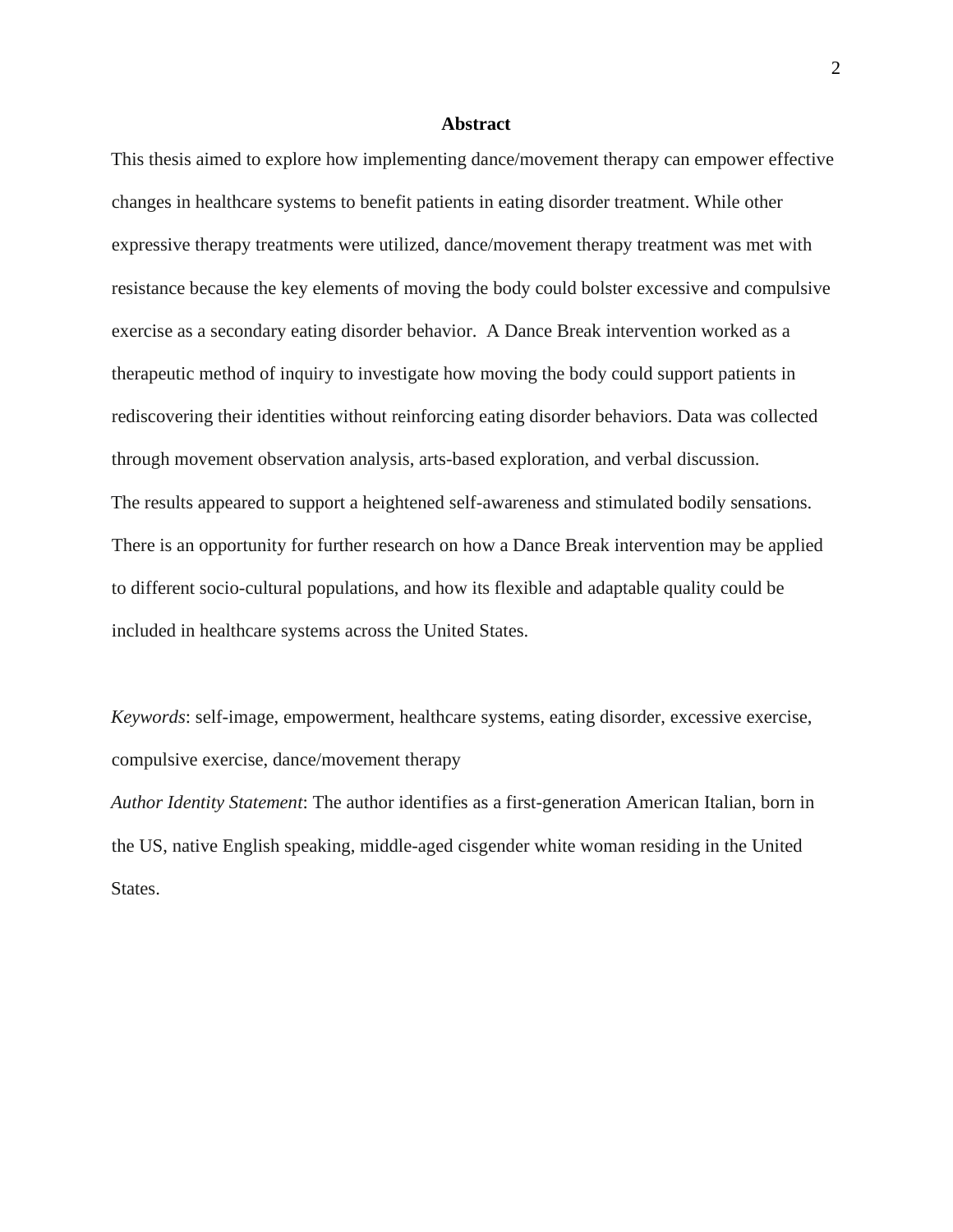Empowering Dance Movement Therapy: Implementing a Dance Break Method in Healthcare Systems to Benefit Patients in Eating Disorder Treatment

#### **Introduction**

The body is physically restricted when emotions are bound up inside. People's shoulders tighten, their facial muscles tense. They spend enormous energy on holding back tears-or any sound or movement that might betray their inner state. When the physical tension is released, the feelings can be released. Movement helps breathing become deeper, and as the tensions are released, expressive sounds can be discharged. (Van der Kolk, 2015, p. 218-219)

When someone with an eating disorder (ED) is severely malnourished, unwell, or refusing treatment, they can be admitted to a hospital that offers intensive inpatient levels of care to stabilize their health. When people with an ED are admitted for hospitalization, they can stay on an average of up to eight days, to a year or longer receiving medical care on a psychiatric inpatient hospital ward or specialty unit for an ED. Imagine how it might feel if you were admitted to an inpatient unit without knowing when you will be going back to the routines and habits you developed before the admission. Time away from loved ones, pets, school, or work can carry a heavy burden and have significant physical, psychological, and emotional outcomes. While trying to recover from an ED, individuals are placed in hospital environments where they don't know anyone having to manage a range of critical care needs as well as the contained feelings of being away from their lives.

Eating disorders are patterns of disordered eating behaviors accompanied by underlying psychodynamic, cultural, and gender conflicts (Krantz, 1999). An ED is defined as a behavioral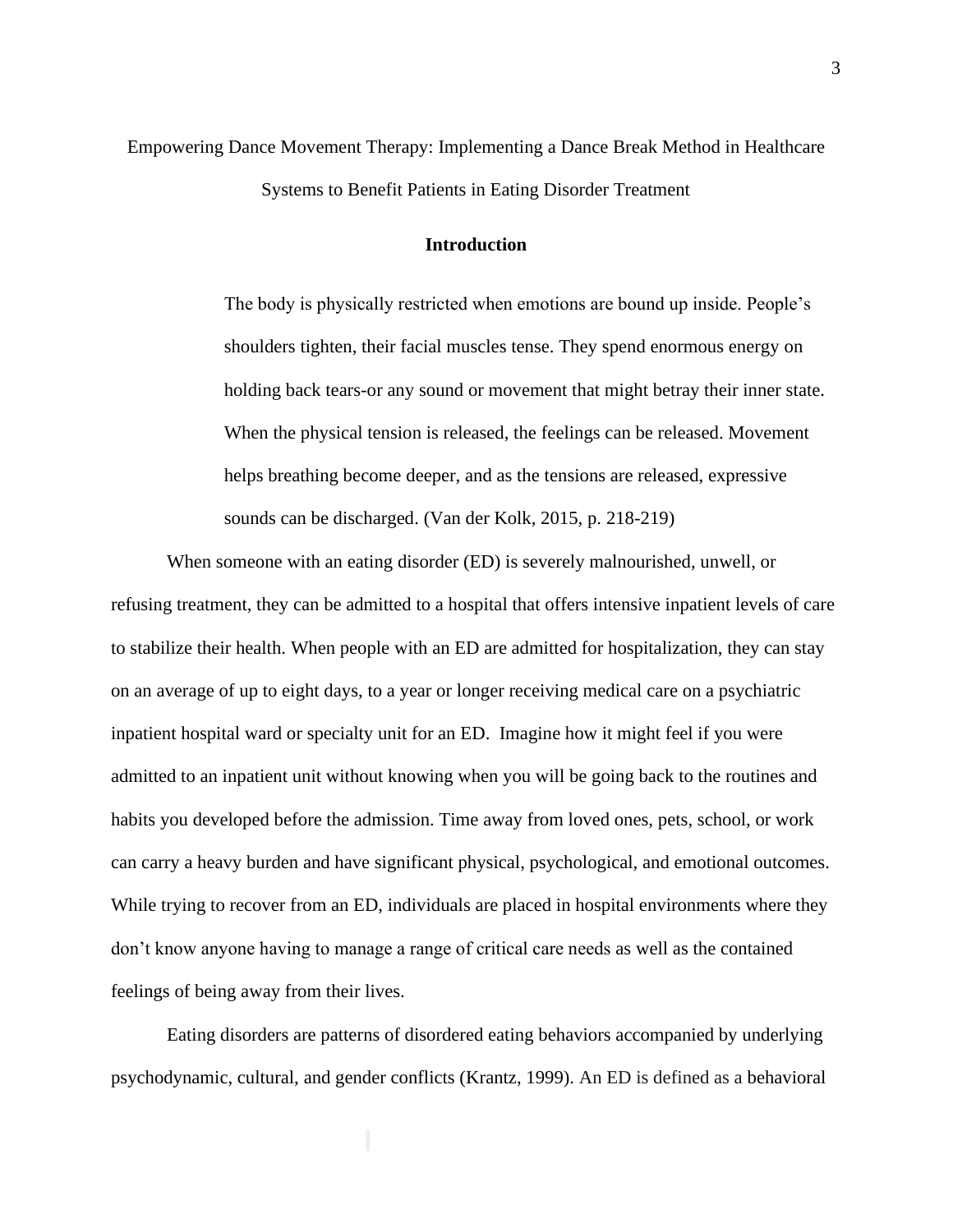condition characterized by severe and persistent disturbances in eating behaviors associated with distressing thoughts and emotions (American Psychiatric Association [APA], 2013). Eating disorders often coincide with other psychiatric disorders, most commonly mood, anxiety, and obsessive-compulsive disorders. Serious conditions of an ED can affect physical, psychological, and social function (APA, 2013). According to the National Eating Disorder Association (NEDA, 2018), an estimated 95% of individuals who experience an ED are between the ages of 12-24, and people with an ED have the highest mortality rate of any mental illness. Associated features supporting diagnosis show that individuals with an ED display excessive levels of physical activity (PA) often preceding onset of the disorder, and over the course of the disorder increased activity accelerates weight loss. During ED treatment, excessive and compulsive exercise activity may be difficult to control, therefore jeopardizing recovery (APA, 2013).

According to the American Dance Therapy Association (ADTA, 1999), dance/movement therapy (DMT) is defined as the psychotherapeutic use of movement as a process which furthers the emotional, cognitive, physical, and social integration of the individual. DMT specializes in physical free association, allowing the moving body to express itself to accomplish a similar relaxation of defenses. Feelings, images, memories, words, sounds, and new sensations emerge when individuals move their lived experiences of the present moment (Caldwell, 2019). DMT functions as the catalyst to create connectedness between all elements of their being (Kleinman, 2009). Also, DMT provides authentic connection using expressive action and verbal processing to transform disconnected experiences into meaningful expressions and understanding that can lead to long lasting change (Chaiklin & Wengrower, 2016).

In this research, I explored how DMT can be a form of a holistic therapy, utilizing expressive action as the key component to enhance body awareness in the treatment of an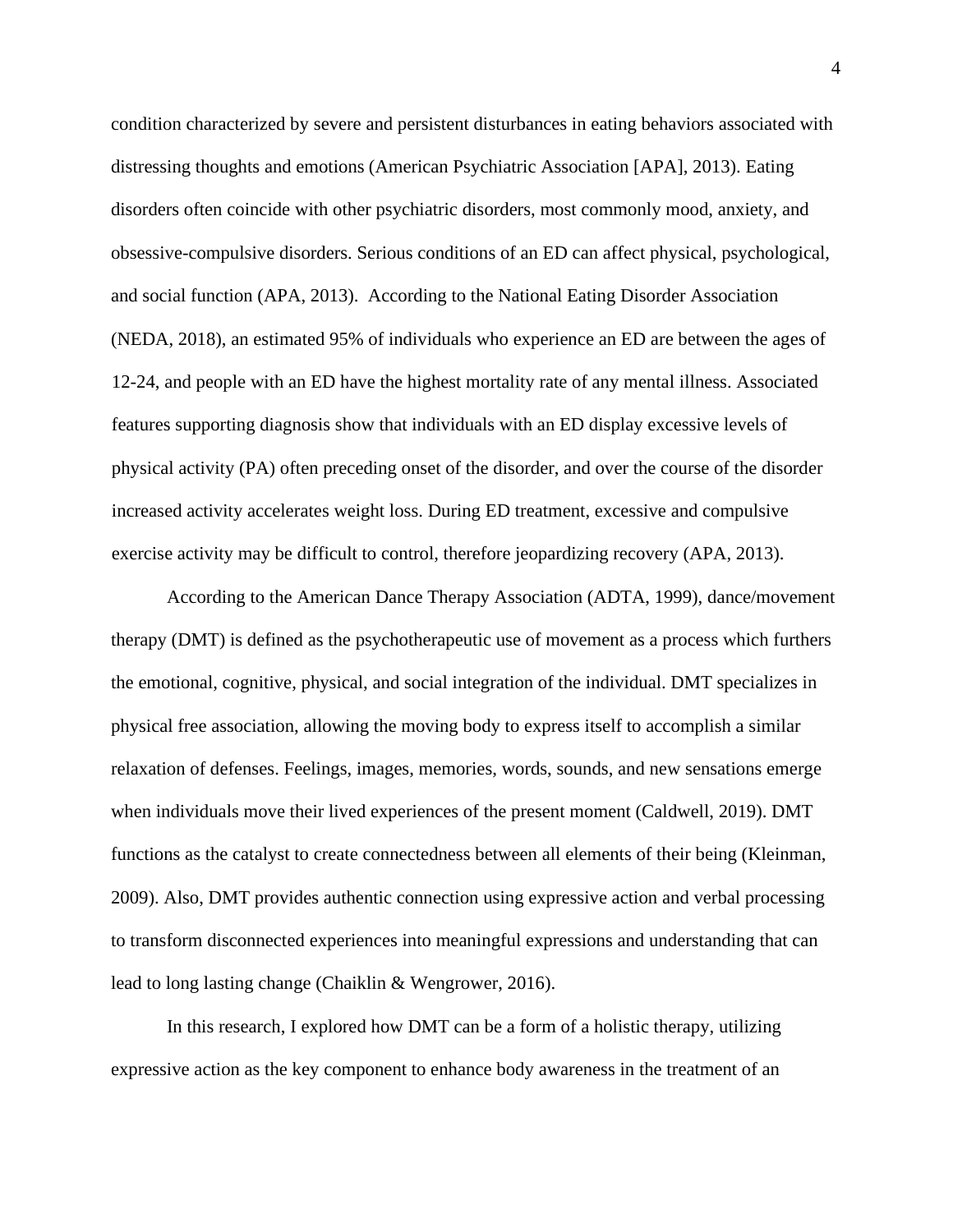inpatient ED hospitalization among a young adult population. While interning as a dance movement therapist in an ED treatment hospital, this organization distrusted DMT interventions and approaches because they felt "moving the body" could bolster secondary ED behaviors of excessive and compulsive exercise. It appeared to me that most applied healthcare professionals at the internship tended to adhere to conventional notions that DMT included "dancing" and "movement of the body" and could impact weight restoration and management in ED patients. Within the area of health promotion, this healthcare system's generalization of DMT limited evidence that could be considered a treatment for people struggling from this disorder.

My DMT interests materialized while observing DMT's efficacy with a range of clients combatting ED behaviors. There is a strong case to be made that a holistic approach to "moving" the body needed to align with a mindful way of eating, otherwise, one behavior would sabotage another. Restricting movement altogether simply perpetuates this restrictive all or nothing compensatory thought pattern which fuels the restrictive ED itself. In this thesis, I introduce a DMT Dance Break Method intervention that examined how moving the body expressively for a short time would heighten self-awareness and increase emotional sensations in patients with an ED, without it validating disordered eating habits or intensifying exercise obsessions. This thesis capstone project aimed to investigate these questions: Can dance/movement therapy empower patients with an eating disorder in healthcare systems to develop a healthier relationship with their body? Does dance/movement therapy support patients struggling with an eating disorder rediscovering their identities without reinforcing their eating disorder behaviors?

My goal for this thesis capstone is to explore dance movement theorists and therapists who have made contributions using DMT approaches in healthcare settings. Additionally, I will investigate why healthcare systems overlook DMT as a valid therapeutic method of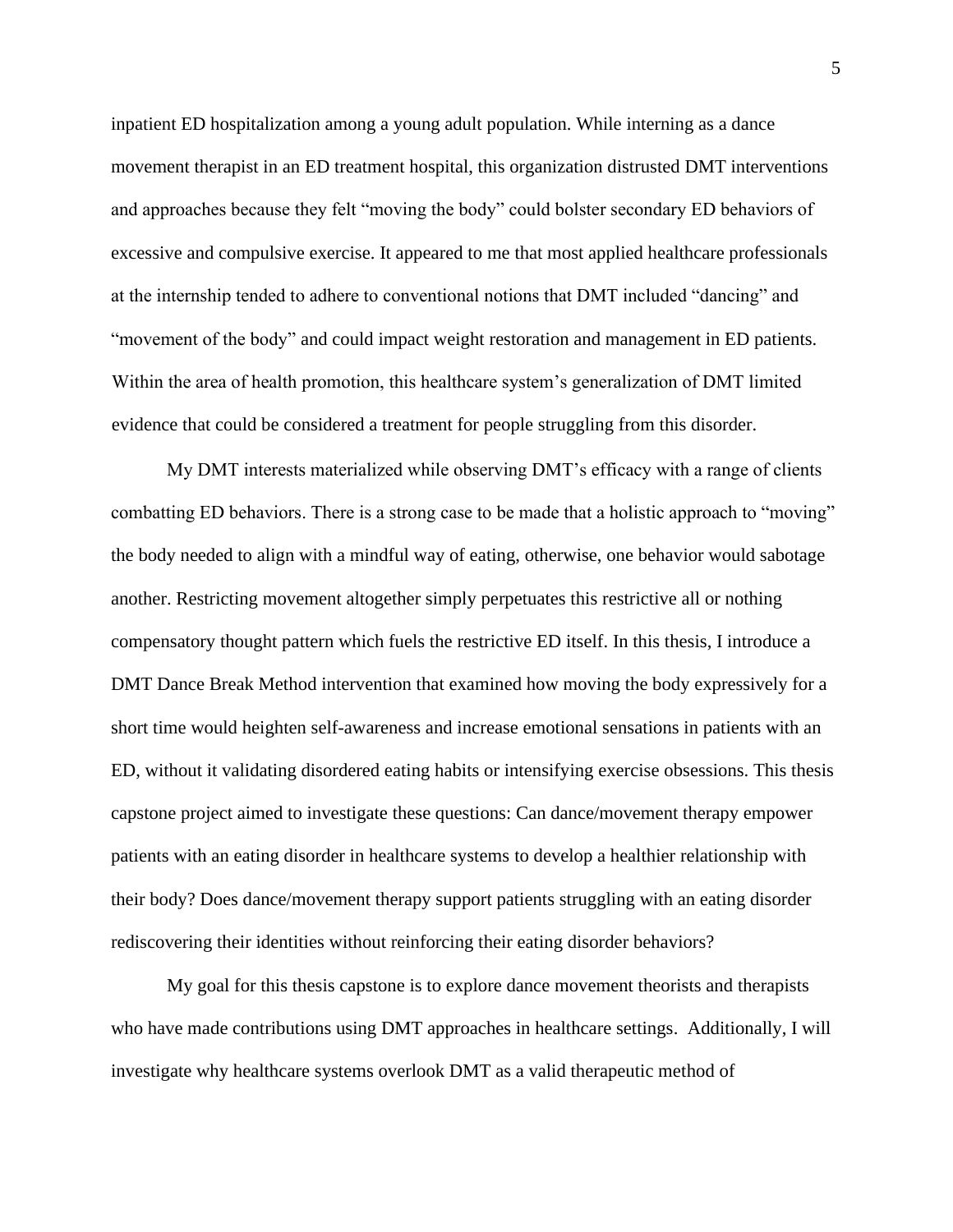inquiry. Lastly, through having employed my own DMT method, I argue the efficacy of implementing DMT models and techniques into treatment settings.

#### **Literature Review**

 This review will highlight current literature as it pertains to the effectiveness of utilizing movement-based approaches and DMT practices in the treatment of patients with an ED. I will describe and investigate literature pertaining to performance outcomes of physical activity, behavioral symptoms and signifiers of an ED, excessive exercise, and compulsive exercise in the treatment of an ED.

#### **Healthcare In Eating Disorder Treatment**

The full continuum of care for an ED includes outpatient care, intensive outpatient programs (IOP), day treatment or partial hospital programs (PHP), residential programs, and inpatient hospitalization. A patient may move through varying levels of care based on factors including symptom severity, medical status, motivation, past treatment history, and financial abilities. When patients are admitted for hospitalization, they are assigned a main treatment team consisting of a dietitian, physician, psychiatrist, and social worker or therapist. According to Hay (2019), an exercise therapist and activity/occupational therapist would be included in part of this distinguished interdisciplinary group. Palmer (2015) reported, "dance movement therapists have been used in various ways to foster integration among individuals with eating disorders" (p. 116).

Individuals struggling with an ED focus on their thoughts and ignore their feelings which remain buried inside the body itself (Bucharová et al., 2020, p. 9). An ED takes a hold of the mind making it difficult for the individual to tolerate feelings, therefore individuals will turn to alternative secondary behaviors such as excessive exercise and compulsive exercise behaviors to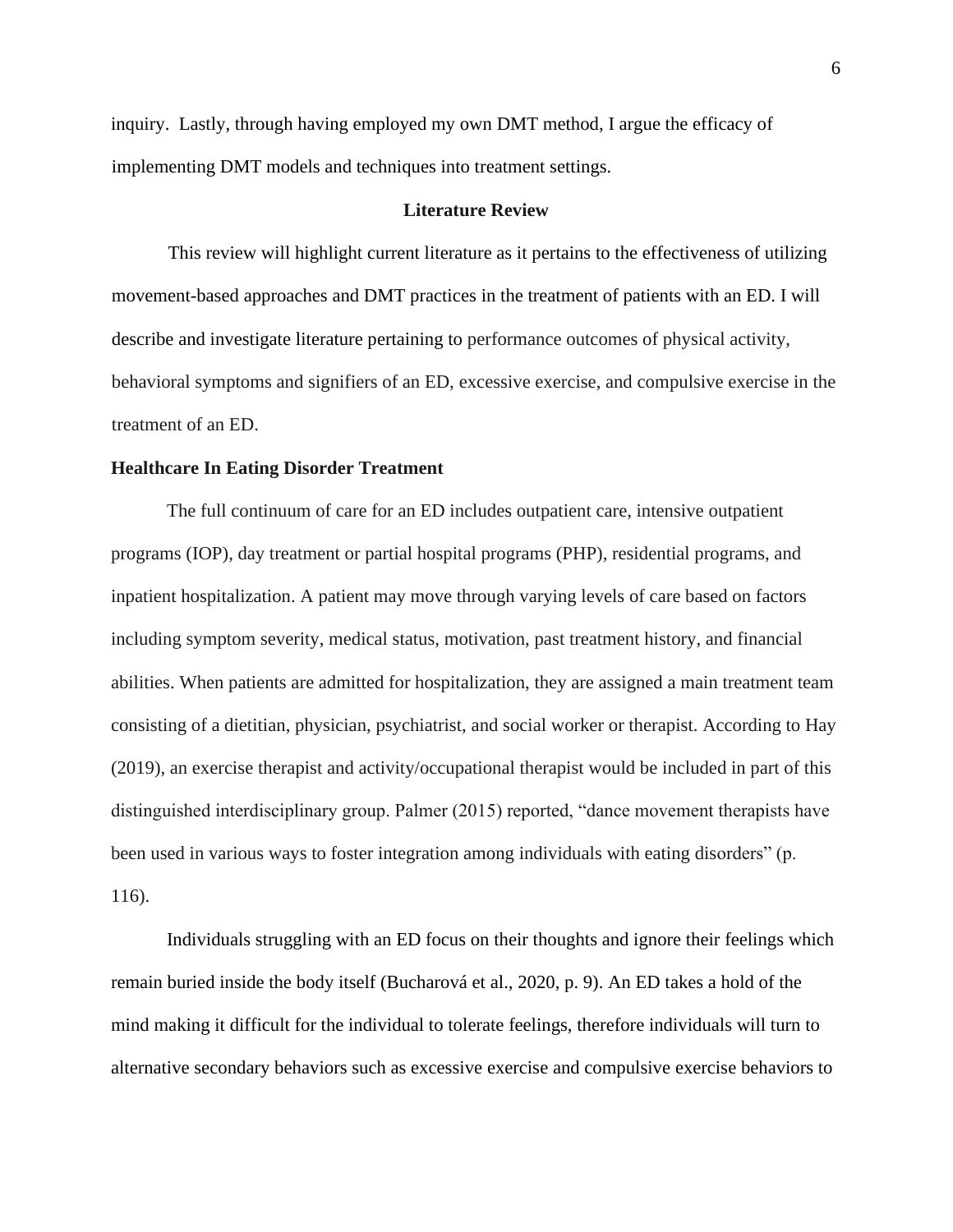feel more in control (Dalle Grave et al., 2008). NEDA (2018) recognized that many people who struggle with primary ED symptoms associated excessive exercise and compulsive exercise behaviors to manage emotions. These secondary behaviors are utilized as a source of permission to eat and then individuals will exercise to "getting rid of" or "purge" food intake to maintain a certain body image, size, or weight. Not only are ED patients characterized by a persistent disturbance of eating or eating related behavior that significantly impairs their physical health, but this resemblance is also reflected in their experiences of other mental health disorders and secondary behaviors that commonly co-occur with their ED. When providing support to an individual struggling with ED in healthcare, professionals need to recognize that the ED is far more than a measure of weight and that the multiple comorbidities as well as secondary exercise behaviors warrant the full continuum of care in the treatment of an ED for the individual to have a successful recovery.

Bucharova et al. (2020) stated that the exact susceptibility of an ED concurs with a combination of genetic, biological, behavioral, psychological, and social factors. While the exact mechanisms are not fully understood, eating disorders carry the highest mortality risk among other psychiatric diagnoses. It is estimated that approximately 80% of anorexia nervosa (AN) and 55% of bulimia nervosa (BN) patients engage in unhealthy exercise patterns (Davis et al., 1997). Corning and Heibel (2015) claimed that individuals who experience an ED hold a particular attitude about their shape, size, and appearance. When identity is based on these narrow aspects, the ED weakens identity formation and jeopardizes a patient's overall self-worth. Dewey-Lambert and Sonke (2019) reported patients demanded their compartmentalized medical care be provided in a more personalized, humanized, and demystified manner and paired with the rise of whole-person healthcare which considers the patient's physical, mental, emotional, and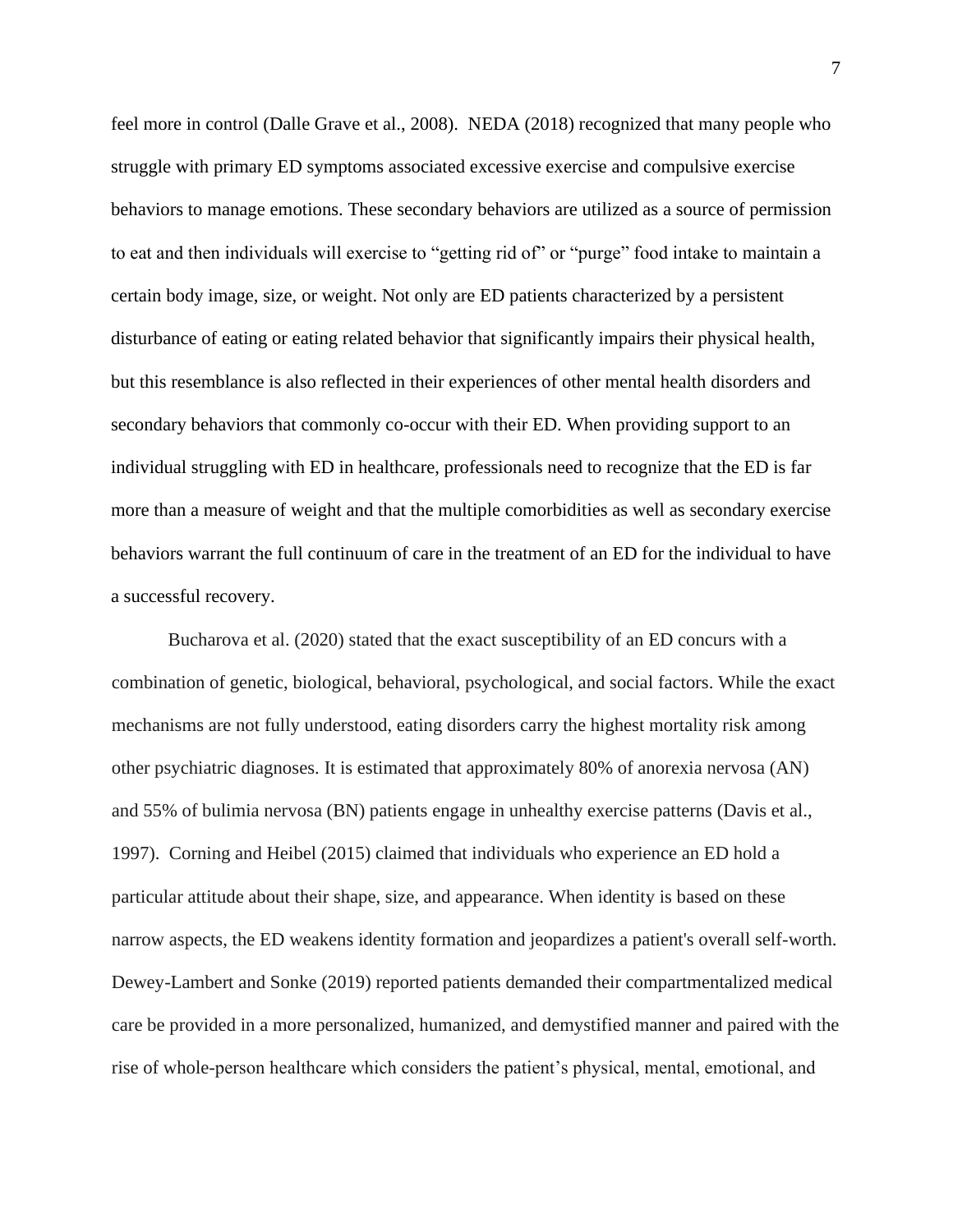spiritual dimensions and needs. Instead, ED treatment was considered ineffective as it undermined engagement leaving patients disempowered, distressed, and patronized, in a system that was too restrictive, structured, and strict during daily medical care (Johns et al., 2019). Hausenblas et al. (2008) found that satisfactory levels of weight gain were achieved, despite levels of exercise activity when cleared by a physician and may be viable in ED treatment. There is a prevalent misconception that exercise leads to weight loss within ED treatment. Individuals with AN and BN feared gaining weight and have levels of dissatisfaction with their bodies. A small subgroup of individuals diagnosed with AN showed excessive levels of physical activity preceding onset of the disorder. The criteria demonstrated how during treatment excessive activity may be difficult to control and jeopardize weight recovery (APA, 2013, p. 341). Excessive exercise was not included as a diagnostic criterion for AN. The DSM-5 (2013) stated that in "bulimia nervosa diagnosis, exercise may be considered excessive when it significantly interferes with important activities, occurs at inappropriate times or settings, or when an individual continues to exercise despite medical complications or injury" (p. 346).

#### **Behavioral Symptoms of an Eating Disorder**

According to NEDA (2018), there are behavioral symptoms of an ED. Firstly, weight loss, dieting, and controlling food are major concerns. These behaviors are not healthy because there is a "bad" and "good" mind set, which is also referred to as black and white thinking. Black and white thinking is a cognitive distortion, which means one will think in an extreme manner without middle ground or neutrality. Secondly, when one exercises compulsively and excessively, this can lead to injuries, stress fractures, rapid weight loss, irregular period, and lose bone density. Thirdly, individuals often binge eat, which denotes consuming large amounts of food in one period where one may feel their eating is out of control. Fourthly, an individual may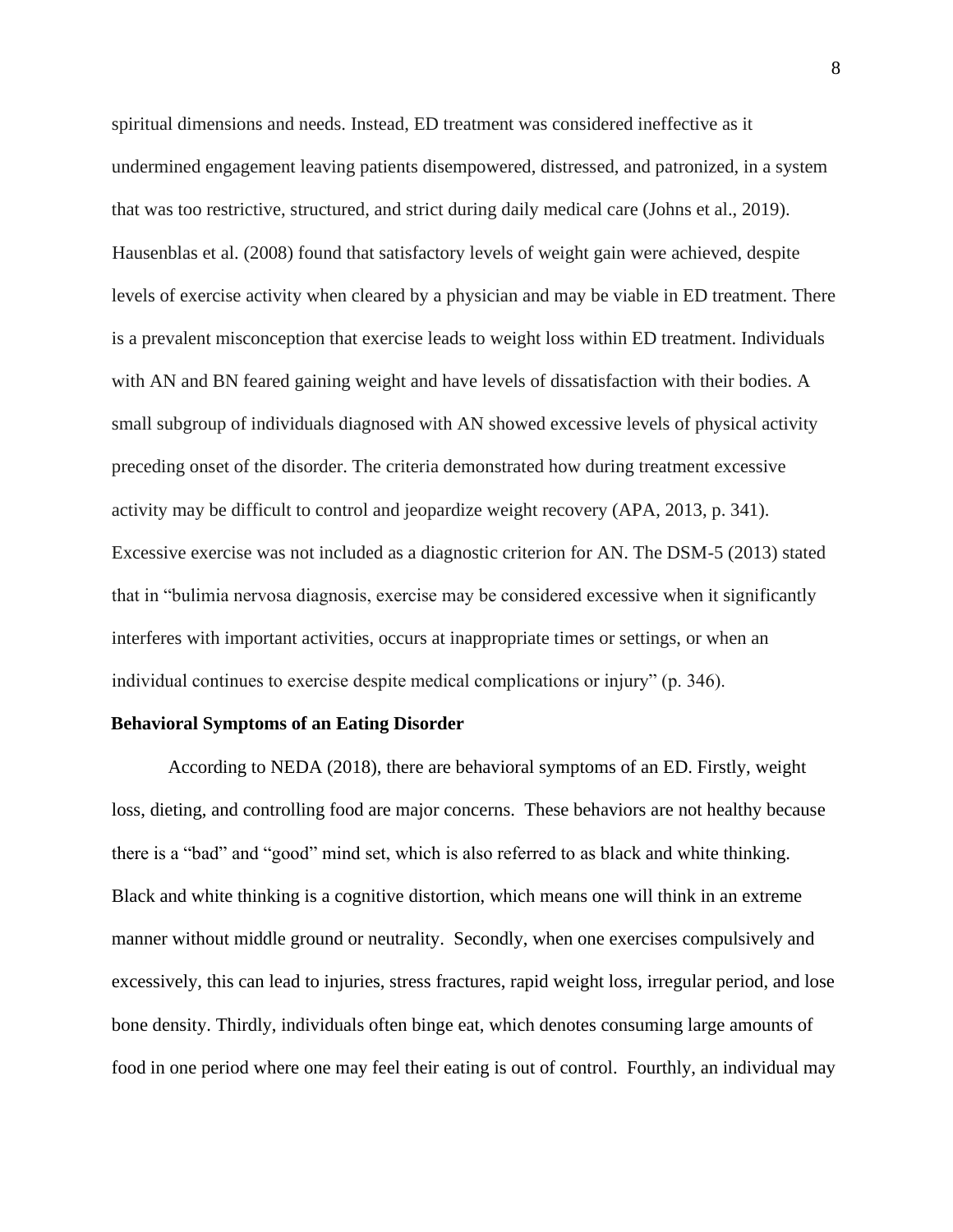purge, which means they engage in self-induced vomiting. Purging often can result in dehydration while also unbalancing electrolytes and straining the heart. Also, purging can cause nutritional and metabolic imbalances which can lead to long-term health issues. Fifthly, one may abuse laxatives, diuretics, and or other diet pills. Sixthly, one may experience distorted selfimage where one feels overweight despite weight loss and reports low body weight. Additionally, one may eat in an impulsive and irregular manner, which can affect the body physically. For example, one may go through gastrointestinal issues and abdominal pain. Finally, one may display noticeable distress and feelings of disgust, depression, or guilt surrounding food. Overall, all these behaviors impair one's ability to stay present and mindful, which is why DMT proves important to distract from these behaviors (Eating Disorder Foundation, 2022).

#### **Signs of Excessive/Compulsive Exercise in Eating Disorder**

There are many different signs of compulsive exercise in an eating disorder according to Muhlheim (2021) such as how individuals may experience intense anxiety, depression, irritability, feelings of guilt, and/or stress without exercise. This hinders one's ability to move mindfully as well as stay grounded in the present. Individuals may feel uncomfortable and avoid taking rests or inactivity. Neglecting to take a break can cause physical injury and other health complications because exercising can cause tears in muscles, which need time to heal, repair, and strengthen. Also, because of the strong exercise and ED thoughts, one may even put themselves at risk by exercising during inclement weather, when they feel ill or fatigued. Managing emotions and masking feelings occurs where individuals struggle with expressing their true feelings. Furthermore, one may ask permission to eat, which implicates restrictive behavior around food. By limiting food intake and restricting, this can perpetuate an ED cycle and can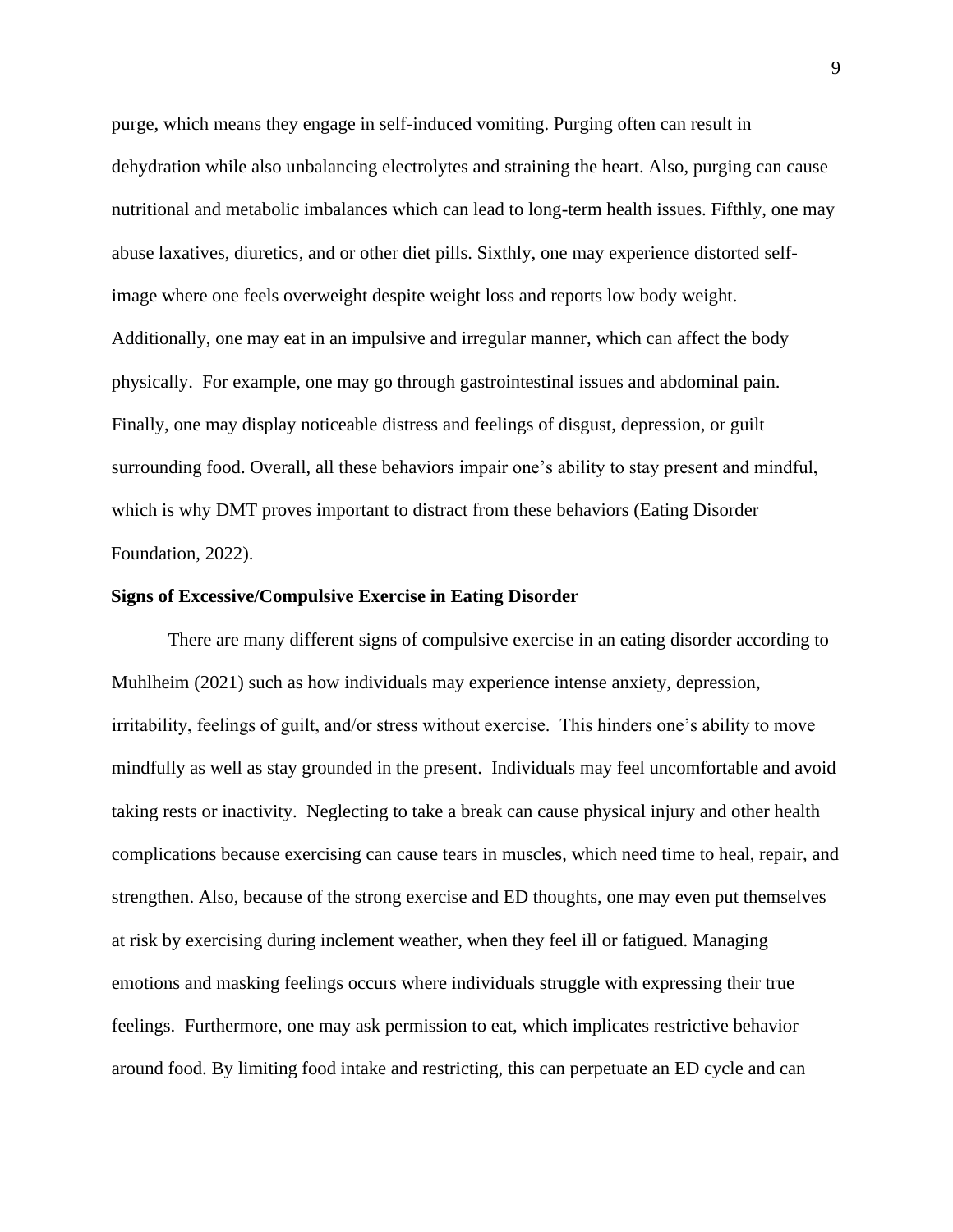cause cravings, binges, and overeating. Individuals with ED may withdraw socially, which can limit their happiness and life where appeasing the ED becomes of primary importance (NEDA, 2022).

#### **Physical Fitness**

El Ghoch et al. (2013) defined physical fitness as a state of being with a low chance of premature problems and the energy to engage in many PAs. In public health, PA is considered one of the most crucial indicators for a healthy lifestyle and preventing lifestyle-related diseases. One can measure physical fitness as the sum of morphological fitness, bone strength, muscular fitness, flexibility, motor fitness, cardiovascular fitness, and metabolic.

#### **Excessive Exercise**

El Ghoch et al. (2013) described exercising as "excessive" when it drastically interrupts daily activities, occurs during surprising times or inappropriate settings, or perpetuates despite injury or medical complications. The motivation for exercise may be related in important ways to eating pathology because when an individual excessively exercises for weight related reasons, they may develop an ED rather than an individual who exercises for other health benefits (Thome & Espelage, 2007).

#### **Compulsive Exercise**

Martenstyn et al. (2022) characterized compulsive exercise as a highly driven and rigid urge to exercise, combined with a perceived inability to stop exercising despite awareness of the risk of harm from continued exercise. Exercising is defined "compulsive" when it is associated with a being driven or compelled to exercise, giving it priority over other activities. (El Ghoch et al., 2013). In ED treatment an individual can experience feelings of guilt if the key factor in their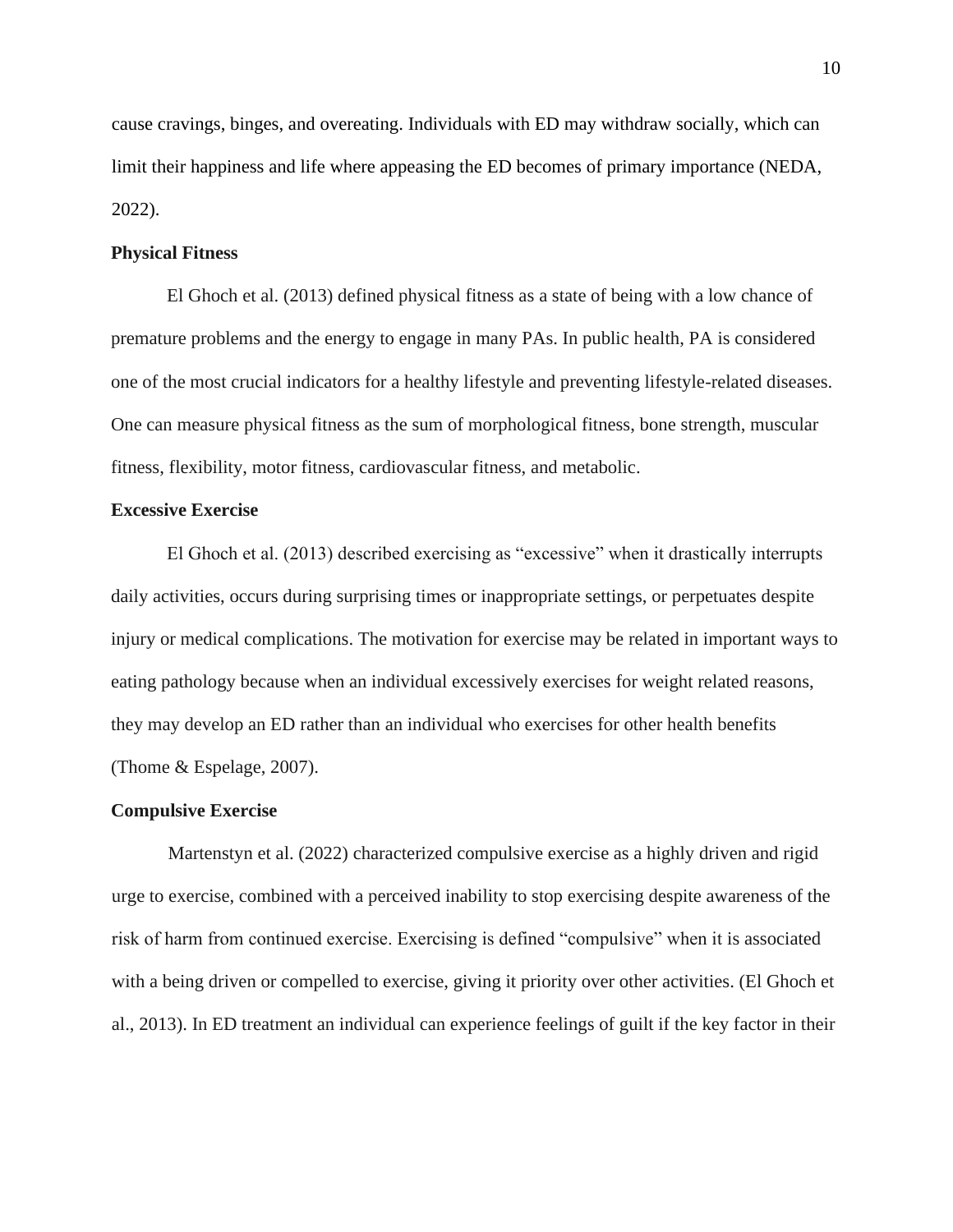prevention of gaining weight is to exercise it away. They will compulsively exercise in unhealthy ways to shed anyway any food intake.

#### **Understanding the Role of Exercise in Eating Disorder Treatment**

Freimuth et al. (2011) argued that excessive exercise is always secondary to an ED. When excessive exercise and an ED co-occur, the danger is that only one problem is treated, often the ED. The exercise addiction remains hidden. Bardone-Cone et al. (2016) reported that ED patients who are recovering from learning to eat intuitively can learn to exercise intuitively. Adopting this combined routine supported the over generalizing and negative thought patterns associated to ED thoughts and behaviors.

Bratland-Sanda et al. (2009) examined PA and exercise dependence during inpatient treatment within individuals who endured long standing ED and recognized how although excessive PA can be a maladaptive behavior, controlled PA could benefit various ED diagnoses treatment. PA changes, exercise reasons, exercise dependence, and ED psychopathology during inpatient treatment were investigated. Patients were classified in excessive PA and non-excessive PA groups. The sample consisted of 59 eligible adult females. The treatment prescribed included talk therapy, psychological-related education, and art therapy. The study lasted 12 weeks for patients with BN and 20 weeks for a AN. Treatment consisted of 60- minute obligatory group sessions twice per week as part of patients' treatment, both excessive and non-excessive exercisers. Activities varied from ball games, walking, strength exercises, and horseback riding. Bratland-Sanda et al. (2009) concluded these activities were moderate and mitigated excessive exercise's pernicious consequences. According to the research, it is imperative to develop alternative strategies to regulate negative affect within excessive exercising in ED patients (Bratland-Sanda et al., 2009).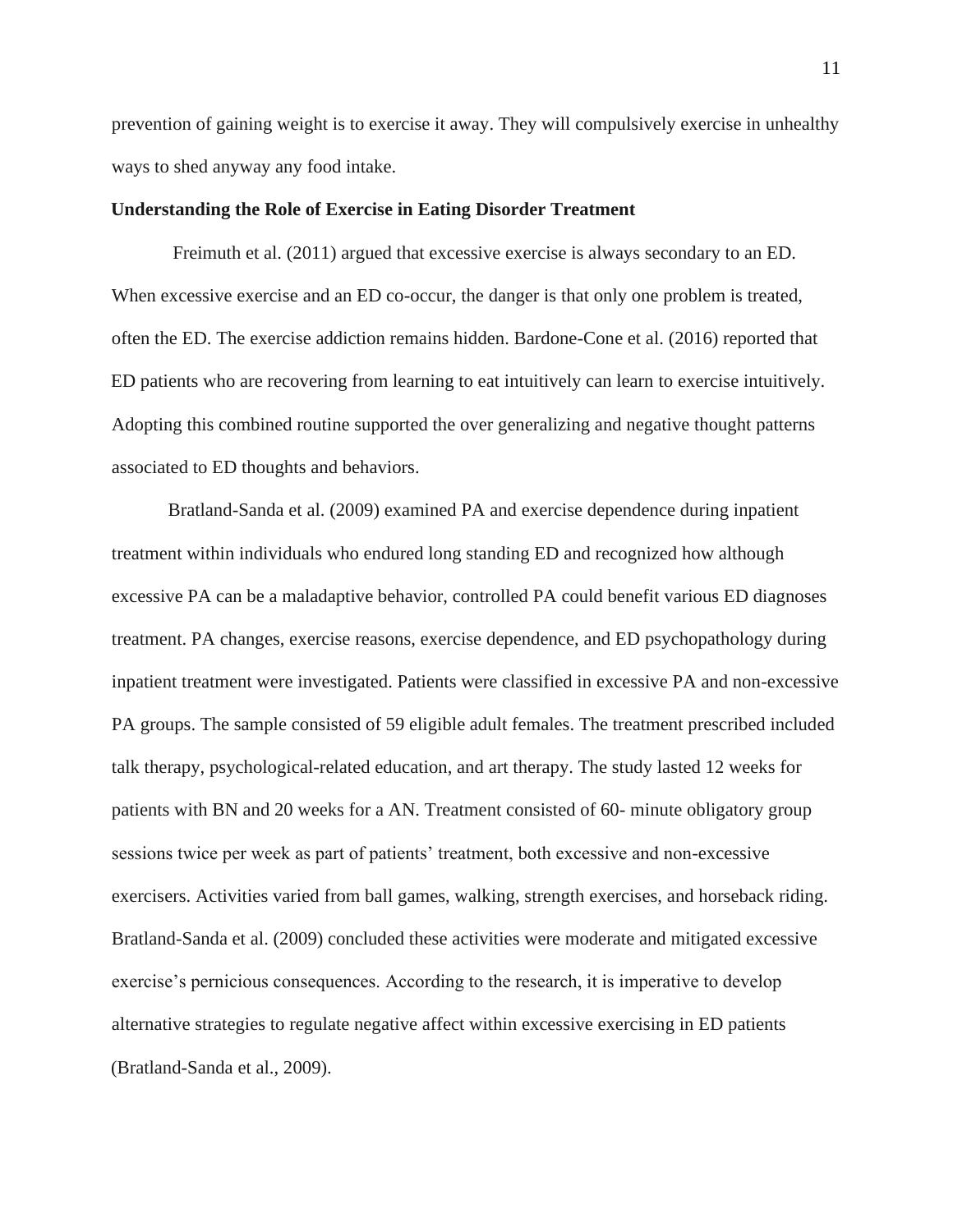Calogero and Pedrotty (2004) investigated incorporating an exercise program to reduce exercise abuse in women in residential treatment for ED. The 6-month study included 127 participants to 127 non-participants on weight gain and self-reported beliefs about exercise. All participants were medically cleared. Exercise participants attended two sessions before meals (breakfast and dinner) and the control group did not attend any sessions. Participants reported their experience with exercise before, during, and after each group exercise. Feelings, thoughts, identity, and exercise challenges were shared and discussed. Results revealed that participants in the exercise group had less anxiety before meals and gained more than one-third as much weight as those in the control group. The exercise group also reported reduced attitudes towards exercise compared to the control group. Findings suggested that the use of exercise programs targeting exercise abuse in patients with an ED are feasible during treatment. Guided PA that is mindful of practice and process of healthy exercise may change unhealthy exercise behaviors in the same way guided experiences with food help challenge ED behaviors (Calogero & Pedrotty, 2004).

#### **Dance Movement Therapy**

DMT is the psychotherapeutic use of movement to promote emotional, social, cognitive, and physical integration of the individual (ADTA, 1999). People of all ages, diverse backgrounds, and abilities explore what drives them, assisting people to develop self-awareness and sensitivity to others and to find pathways to feeling more comfortable in their body. Instead of traditional talk therapy, dance and movement are the primary tool and key component of the process by which a trained dance movement therapist will observe, evaluate, and implement therapeutic intervention during this type of psychotherapy (ADTA, 1999). Goodill (2006) identified dance/movement therapists working in healthcare are uniquely trained in their discipline to treat and evaluate individuals. A dance movement therapist engages a client for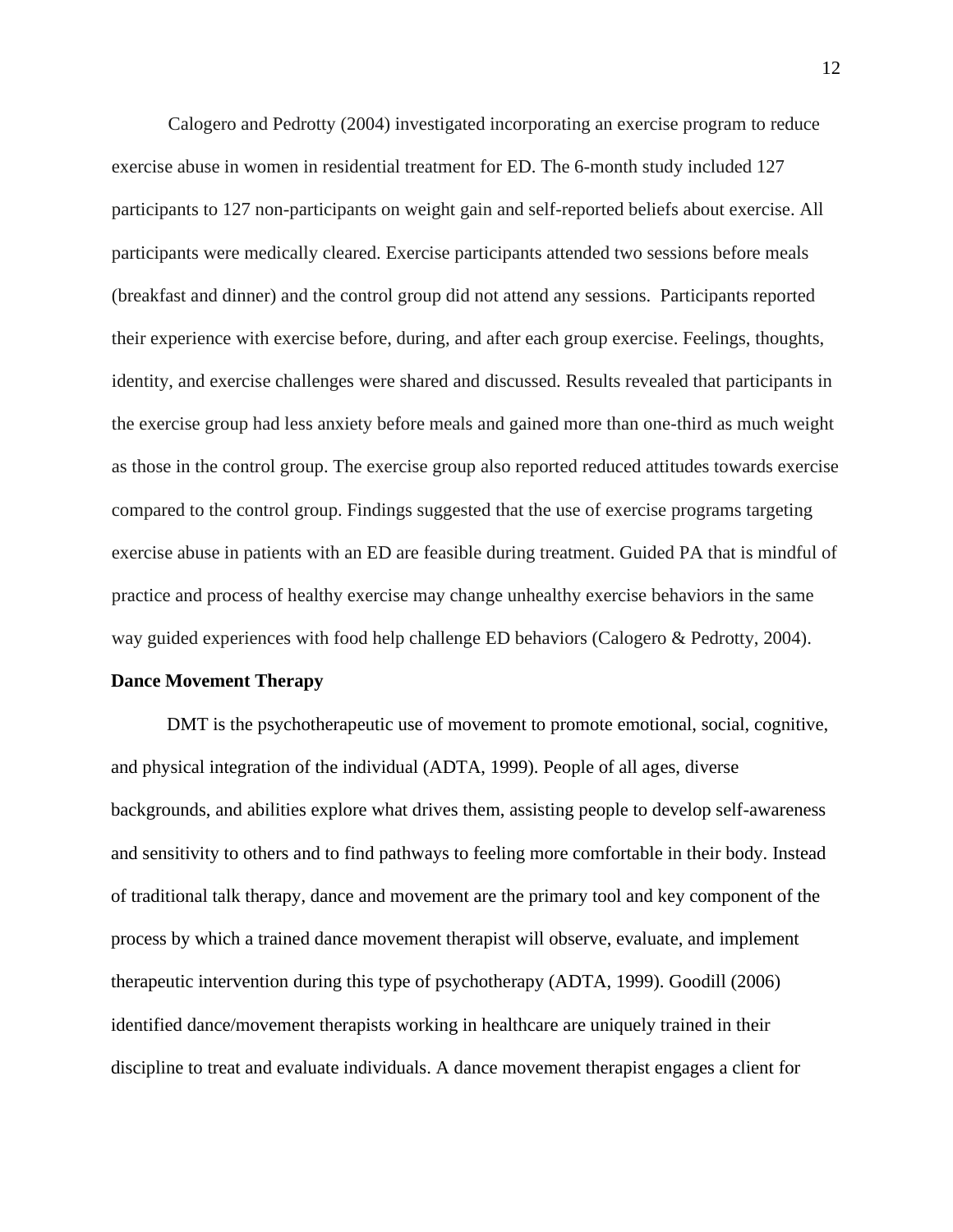therapeutic goals and objectives serving as an integrated, interdisciplinary healthcare practitioner. Research in the DMT field is founded on the principle that movement characteristics that are revealed are associated with specific ways of relating to others and the world (Padrão and Coimbra 2011). DMT brings out a diversified vocabulary of movement, opening opportunity to experience spontaneity and adaptability to lead a more balanced live style. According to Padrão and Coimbra (2011 as cited by Kleinman  $\&$  Hall 2006), by the same token, DMT allows sufferers from an ED to pursue a more embodied experience of the self by experiencing themselves more fully and identifying connections between their ED behaviors and the issues underlying them.

#### **History of Dance Movement Therapy**

DMT has been a distinguished profession for over 50 years. Sandel et al. (1993) noted that Marian Chace is acknowledged as one of the first pioneers to bring DMT to medical communities in the 1940s. There was an openness to new methods of treatment because during this time psychotropic drugs were virtually unknown. Chace's work in psychiatric hospital wards and mental institutions was an inspiration for the next generation of dance movement therapists (p. xvii). Using the body's natural response to music and rhythm as a way of inviting interest, Chace noticed how the use of movement was symbolic of the patient's unconscious. By reflecting and building on the movement, patients claimed their own expression and explored new possibilities. Chase became the first full-time dance therapist in 1947 (Sandel et al., 1993). According to Goodill (2016 as cited by Brandman, 2007) the arts in healthcare movement was first introduced in the 1970s in the United States. Shortly after, DMT was defined and professionalized by the formation of the ADTA in 1966 during Chace's presidency.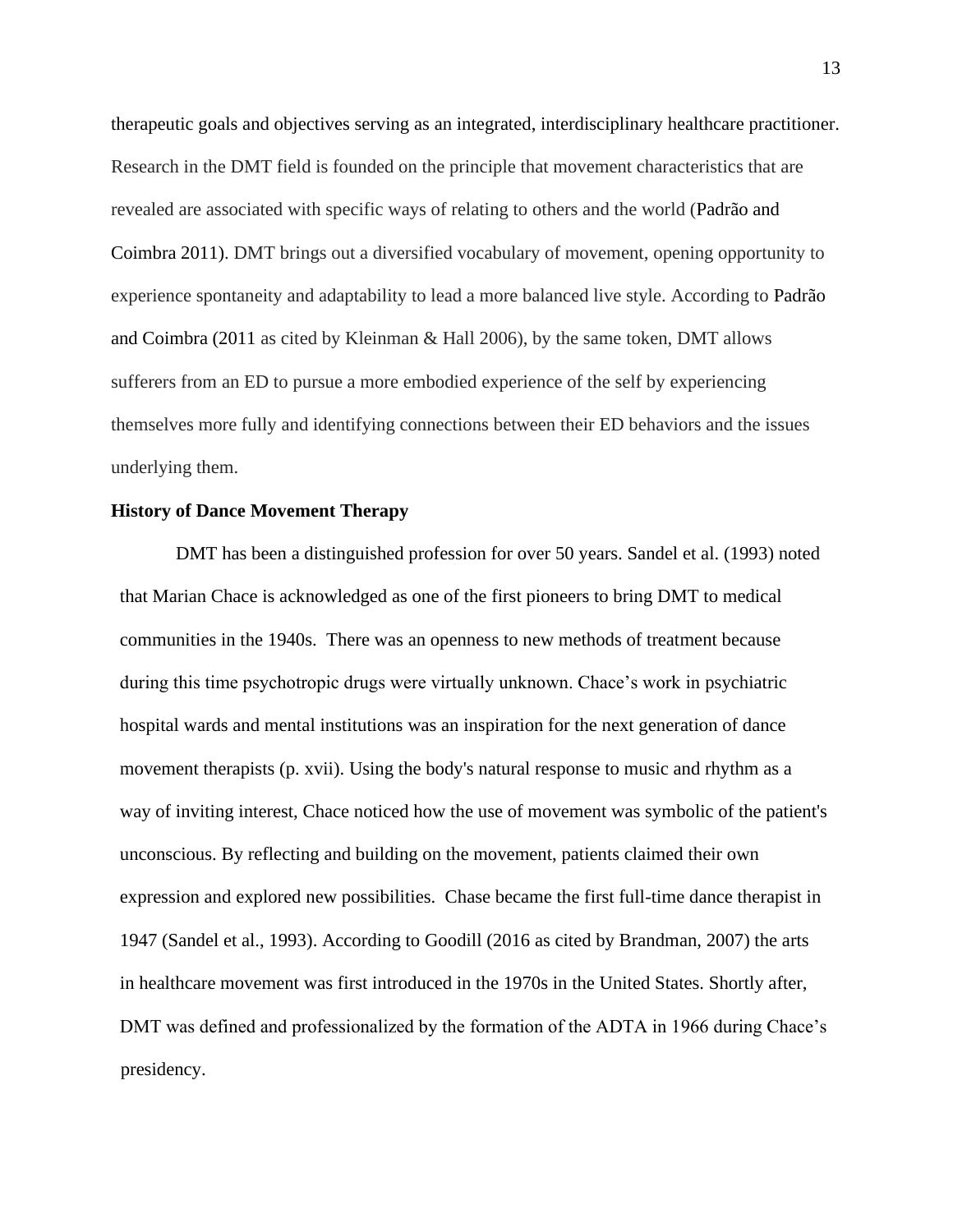Blanche Evan, recognized as another pioneer in the field of DMT, believed that repressive influences such as family and society effect individual neurosis (Krantz, 1999). These influences are manifested and held deeply in the body restricting movement and expression (Krantz, 1999). Evan premised that "human experience takes place in the moving body." (Krantz,1999 as cited by Rifkin-Gainer, 1984, p. 85). When difficult experiences present themselves, rather than managing the experiences, they separate from the self thus, repressing emotions, ideas, and creativity within the body. Evans recognized these dissociative defenses in clients with an ED. When a client with an ED is faced with a situation of conflict the body signals overwhelming distress, such as despair, terror, or pain, yet the client is unaware of their emotional state and is without ideas or feelings to express or connect with them (Krantz, 1999). Evan theorized that action-based movement without thought or emotion soothes bodily distress. Evan's approach directly addresses the client's need to reconnect the body with feeling and knowing through movement (Krantz, 1999).

#### **Mind and Body Movement Approaches in Dance Movement Therapy**

DMTs creative process can introduce individuals struggling with ED between the expressive physical action and the patterns in their lived experiences that may be a significant cause or the basis of manifesting their ED thoughts. Moving the energy through and out of the body mindfully can be a way to uncover the beliefs and feelings held in the body that lie at the root of ED suffering. Under the assumption that individuals with ED are disconnected from their bodies and that an ED can represent a patient's disconnection with their emotional life, dance/movement therapists work to reunify the "broken walls of body, mind, and spirit" (Krantz, 1999, p. 84).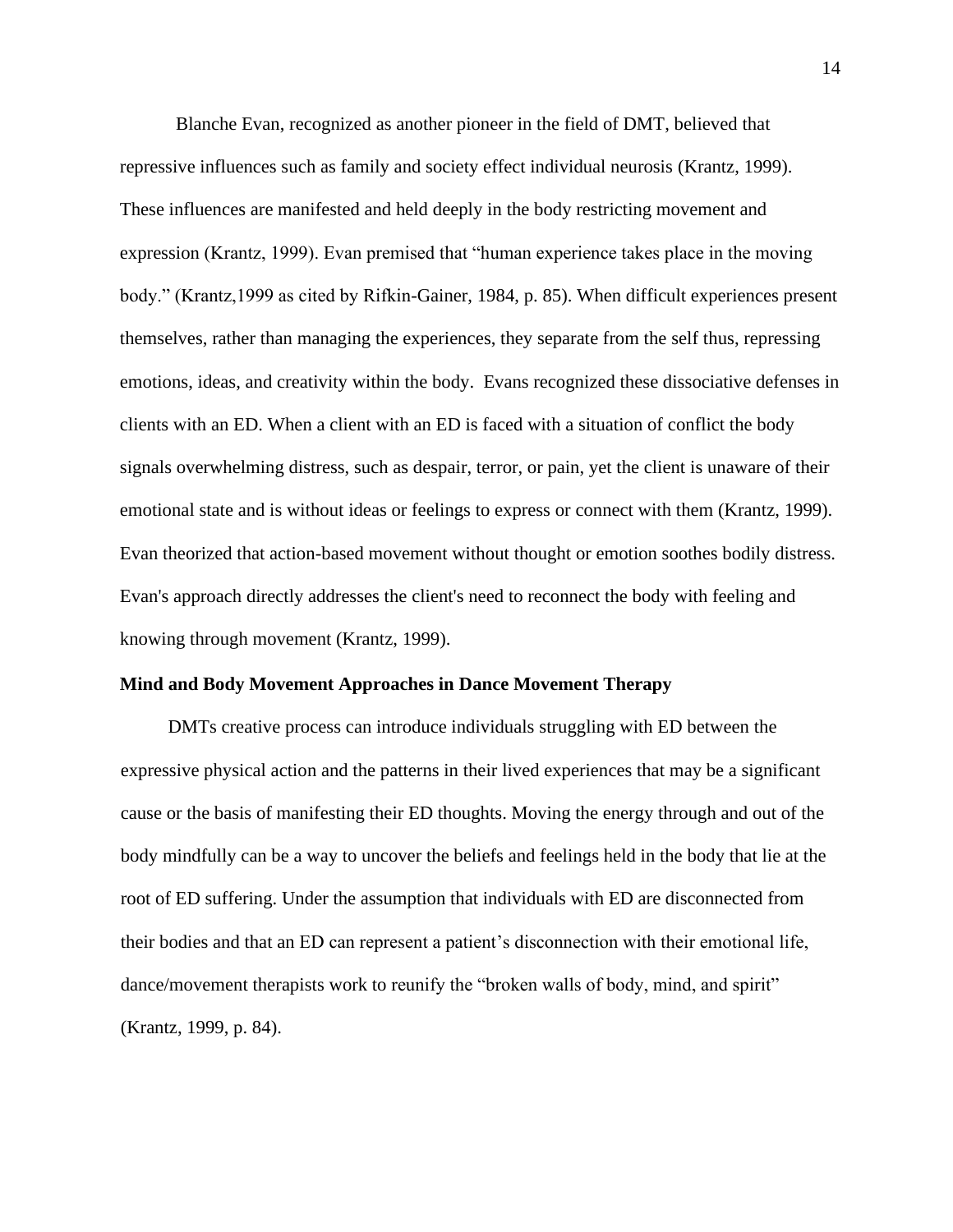Chaiklin and Wengrower (2015 as cited by Chang 2006) stated the entire range of the unconscious to body movement begins with nonverbal movement observation as a key component of an individual's psychophysical habitus. "The corporeal habitus, which includes aesthetic preferences, is an embodied and encompassing, unconscious, and unavailable to linear thinking, mind and body protype that is instilled preverbally" (Bourdieu, 1977, Chaiklin & Wengrower, 2015, p. 321). How we observe and experience movement naturally predisposes a dance movement therapist to understand the role of dance-as-aesthetics.

Chaiklin and Wengower (2016) asserted how "dance/movement therapy helps individuals with ED learn how to reconnect with themselves, enabling authentic change in both actions and words to occur and to recognize their whole self to be a necessary part of their life force" (p. 154). Cardillo explained "eating disorders affect every system of the body and dance movement therapy utilizes the body as a reference point to process conflicts manifested within the body" (NJ. Cardillo, personal communication, February 23, 2022).

In therapy, dance movement therapists influence patients to evaluate their movements and their bodies in all their social and individual dimensions of DMT (Chaiklin & Wengrower, 2015). Dance movement therapists are trained to understand the language of their own bodies as well as those of others (Dosamantes-Beaudry, 2007). According to Anderson et al. (2014) DMT's main goals are to stimulate creativity and integrate the mind body experience. The body is the receptor, gathering information as the way to respond to the patients and indicated that all therapy involved interactions between the mind and the body. Dance movement therapists' own experiences of embodiment informed not only their sense of self but is significant to building the therapeutic relationship (Palmer, 2015 as cited by Kleiman, 2013).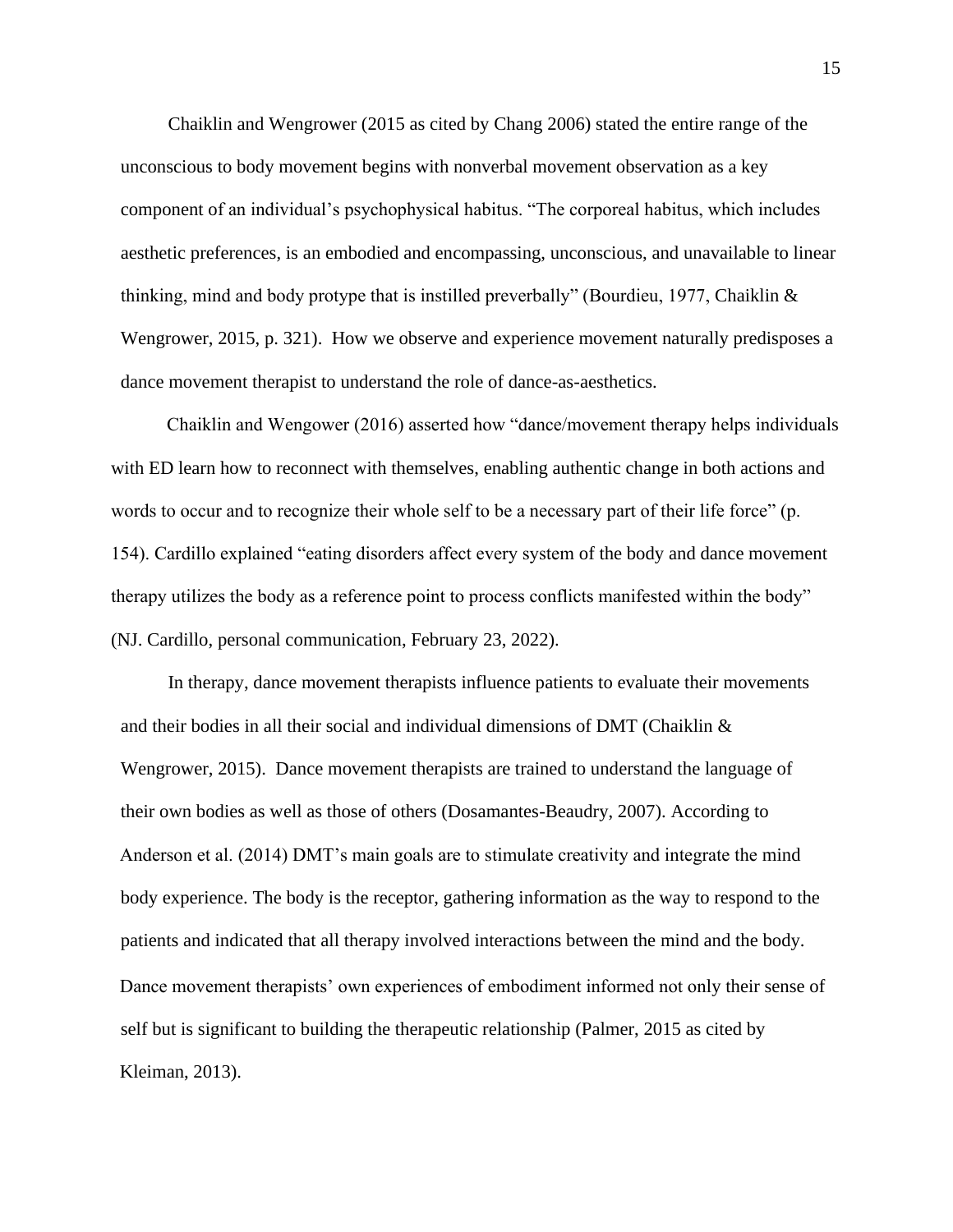Tortora (2006) described the mind-body connection as a meditative experience that happens through the body when it is in the process of moving or being still (p. 219). The ability to take in information through somatic awareness is integral to the practice of body psychotherapy, DMT, as well as traditional psychotherapy (Palmer, 2015 as cited by Vulcan, 2009). Body psychotherapy, which is considered a branch of somatic psychology, is based on the concept that people experience the world not only through their thoughts and emotions but also simultaneously through their bodies (Good Therapy, 2007).

#### **Dance Movement Therapy in Medical Treatment**

One of the central goals in the practice of DMT is to promote positive changes in body image with the ED population (Pylvänäinen 2003 as cited by Stanton-Jones, 1992). Pylvänäinen (2003) presented a theoretical, literature-based study on body image using a tripartite model. The model was created to clarify the meaning of body image using words. Pylvänäinen (2003) differentiates body image into three interrelated aspects: image-properties, body-self, and bodymemory. Image Properties represented the way the individual perceived the look of their body. Body-self was described as the interrelated core self as it relates to environment and interaction. Body-memory represented the notion of the body as a container for an individual's life experience. Pylvänäinen (2003) separated the three aspects of the model with italics, bold type, and underlining. Analyzed in this way highlighted the challenge inherent in trying to conceptualize the body within a Western socio-cultural perspective that favors mental powers and visual perception and reduces the importance of bodily sensation and dynamic movement. "The significance of bodily sensation is minimized in favor of a more cognitive conceptualization" (Pylvänäinen, 2003, p. 45). When body image was conceptualized into the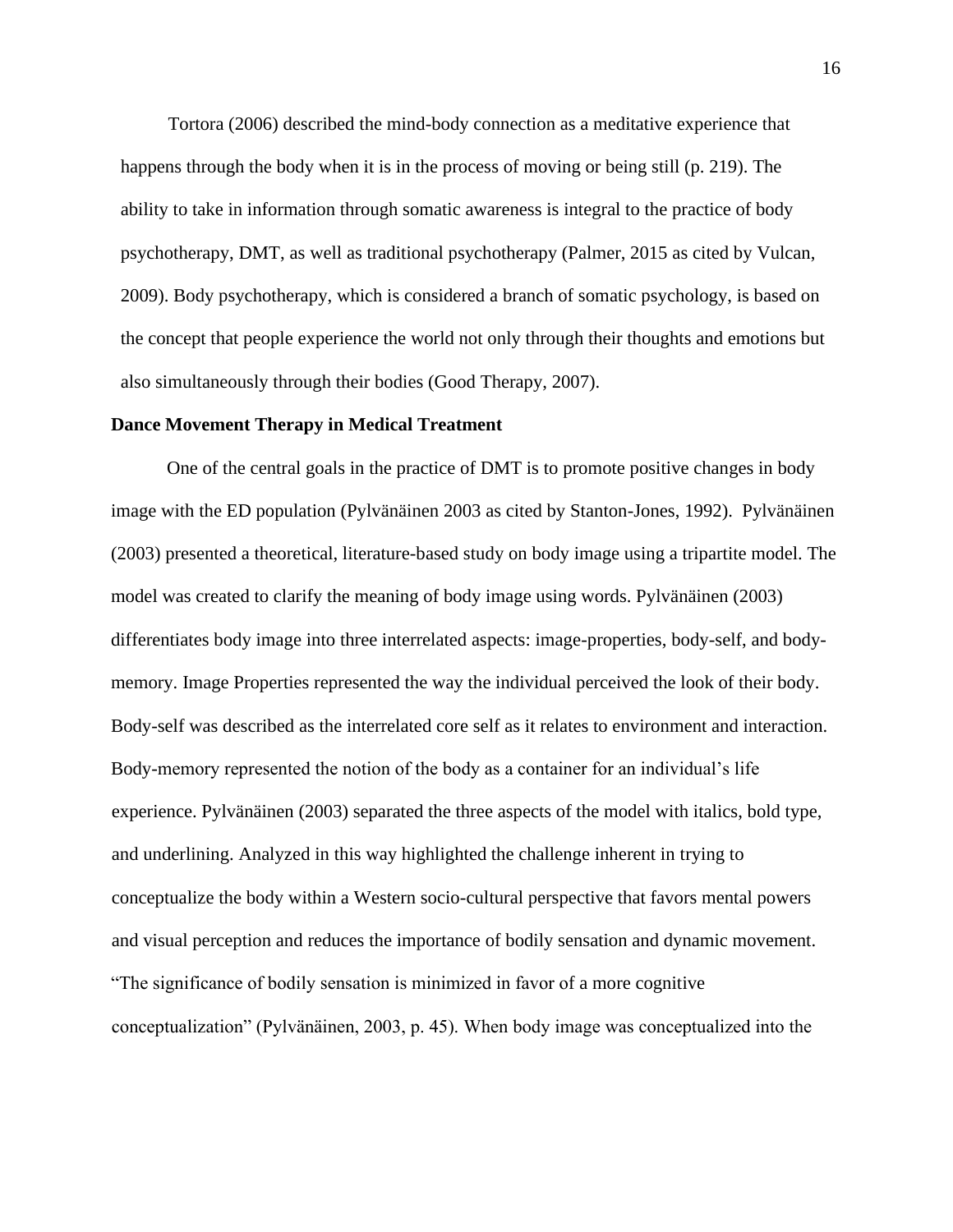three dimensions of image-properties, body-self/lived experience, and body-memory, the body as a psychologically relevant phenomenon was appreciated.

Krantz (1999) described a case summary of a 24-year-old female presenting with an ED. The client is self-referred and sought outpatient one-on-one DMT treatment to help their current struggle with BN. The case study occurred over the course of 14 months based on the viewpoint of Blanche Evans theory that described how action that occurs spontaneously is understood as a personal expression, simultaneously psychological, and physical (Krantz, 1999 as cited by Evan & Rifkin-Gainer, 1982). By regenerating the body's potential to move, both emotional and mental states were changed. A written summary of the individual dance therapy treatment is presented, illustrating the potential of this approach to promote therapeutic change in an ED. The results of this case study showed that the client was able to reconnect the body with the feeling and allowed the client to experience affect and express their inner world.

Padrão and Coimbra (2011) conducted a 6-month body-oriented psychotherapeutic intervention project with a group of seven hospitalized female patients diagnosed with AN. Patients were medically cleared for the body-based intervention and movement was cautiously studied and analyzed prior to each session by a doctor who was aware of the patients' medical condition. The intervention worked as a single pilot study and was then integrated into a larger medium-term project, which had as its main goals to collect relevant material on the experiential and semantic levels of the body experience in AN, as well as on the assessment of the movement characteristics and preferences revealed by the patients. DMT sessions lasted 75 minutes on a weekly basis. DMT sessions included body awareness techniques, thematic/expressive dance, warm-down, and closure. Data collection included movement observation and verbal discourse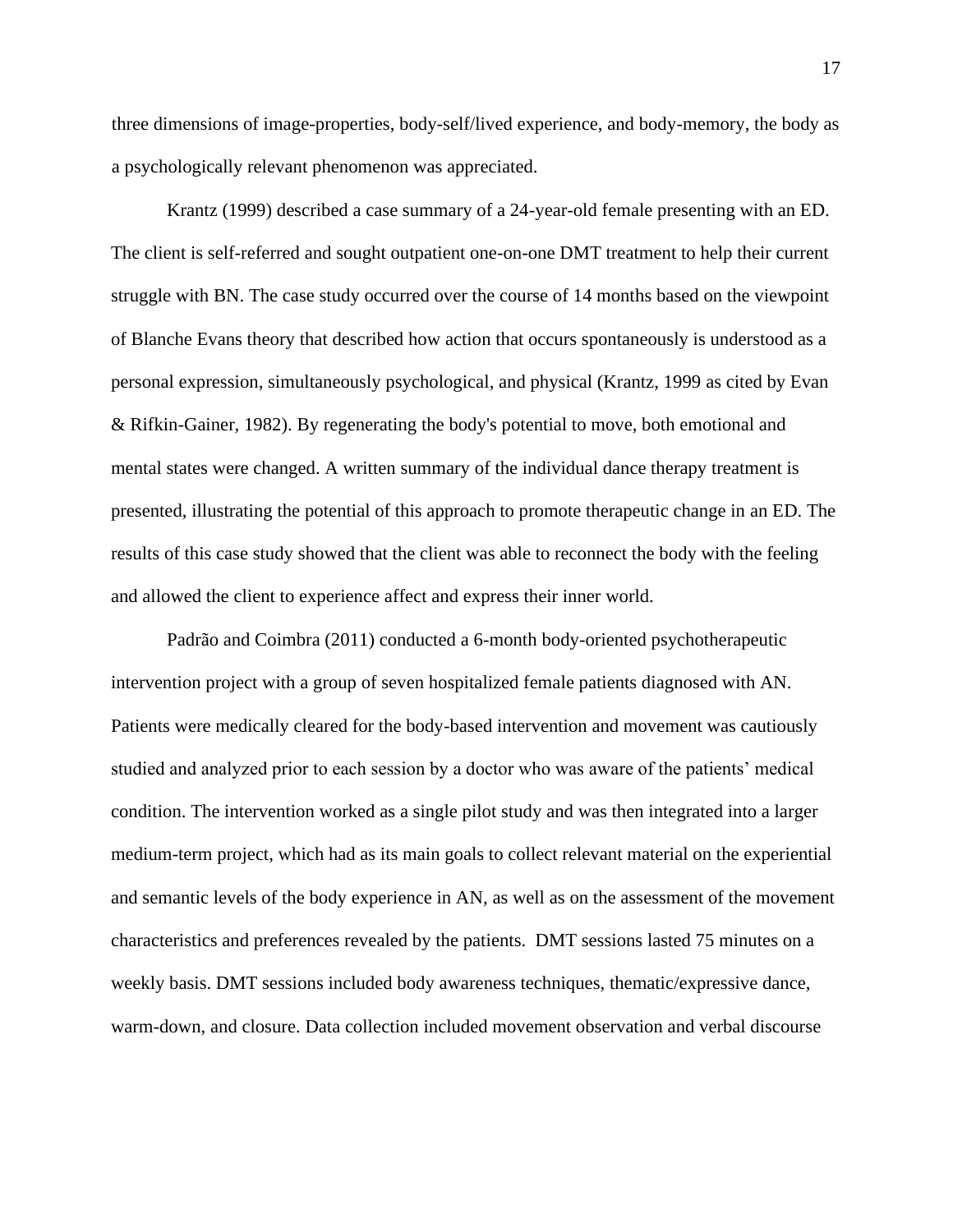analysis. The results showed patient felt more resilience in movement patterns and verbalized more comfort in their bodies.

Dor Haim et al. (2019) described a one-to-one pair of equal staff to patients in a dyadic group model with adolescent girls in an inpatient ED treatment hospital. The researchers sought to understand the resistance that occurs in group movement therapy with ED patients and how the physical presence of others evoked intense emotions and shame when struggling with body image. The setting included one DMT therapist, four patients, and four medical staff members. Participants and parents signed a written consent and were expected to participate as part of treatment. Participants were hand selected by medical staff and were replaced when a patient was discharged. Case studies through vignette analysis were utilized to illustrate the implications derived from the unexpected highly positive impact of multi-dyad movement group therapy. Results displayed that staff member-patient pairing enabled movement in patients and enabled patients to symbolically play and dance alongside the continuation of their problematic relations with their bodies.

Camic (2008) theorized that applied psychologists tend to adhere to conventional notions about what constitutes appropriate intervention or treatment in healthcare limiting what evidence is allowed to be considered in evidence-based practices. Camic (2008) examined a wide range of arts-based studies in healthcare and community settings and how ethological theories supported the evolutionary significance of arts in human development and helped form a foundation to understand the biopsychosocial processes involved in arts (dance movement, art, music, drama, and poetry) participation while being medically treated. Camic (2008) identified that some physical illnesses are manifestations of psychosomatic responses. Additionally, it was noted that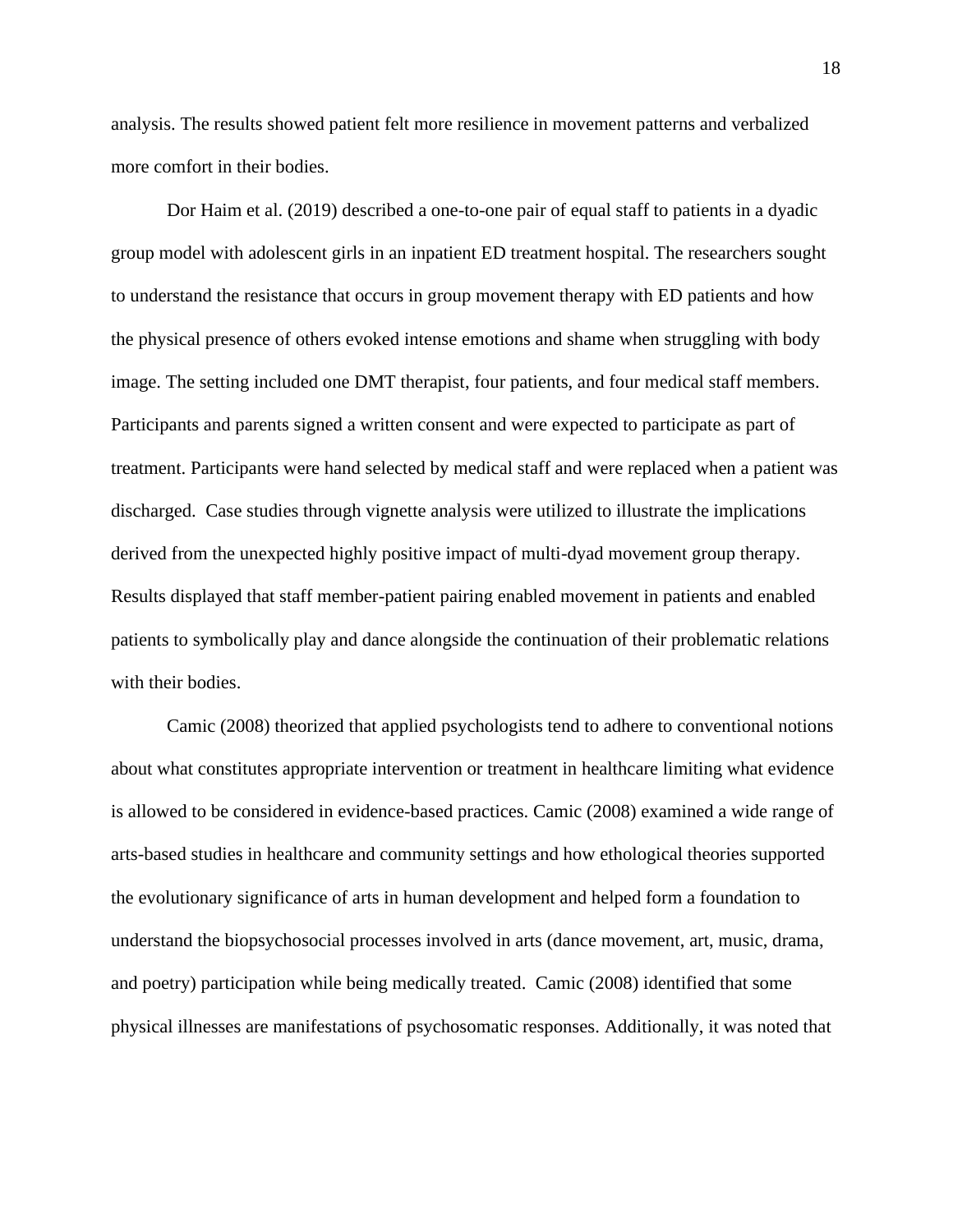patients struggling with physical movement associations were able to provide clinicians with information regarding body perceptions.

Savidaki et al. (2020) evaluated the effectiveness of a DMT intervention's impact on body image and alexithymia in ED patients. This qualitative study evaluated 14 patients between the ages of 14-32 years old with ED. Seven were assigned via quasi-randomization to the DMT group while the others  $(n = 5)$  continued their treatment as usual. Over a 14-week period, there were 12 DMT sessions lasting 30-minutes each. Participants who attended DMT sessions reported improvements in mood and increased self-awareness through the processes of their emotionally and physically reflective diaries.

Hagensen's (2015) study examined the relationship between an adolescent female's overall wellness, defined by quality of life, and her participation in a DMT based holistic wellness curriculum. The curriculum focused on nutrition, mindfulness, movement, body image, and friendships. Research indicated that curriculum topics, which included holistic wellness models and DMT, are each relatively effective for work with adolescent females, but their combination had yet to be explored using the format of the current study. Quantitative and qualitative data were gathered using the Youth Quality of Life-Research Version as well as parent surveys and session transcriptions. Themes emerging from this data suggested that through engagement with the DMT curriculum the participant increased knowledge about themself and how their body functioned.

Gordon (2014) explored positive affect as an intervention within adult DMT groups. Specifically, the study analyzed how therapists operate when they focus on positive affect; why they implement positive affect; and identified which circumstances necessitated its' employment. DMT therapists responded to their inpatient psychiatric clinics, adult day centers, and ED partial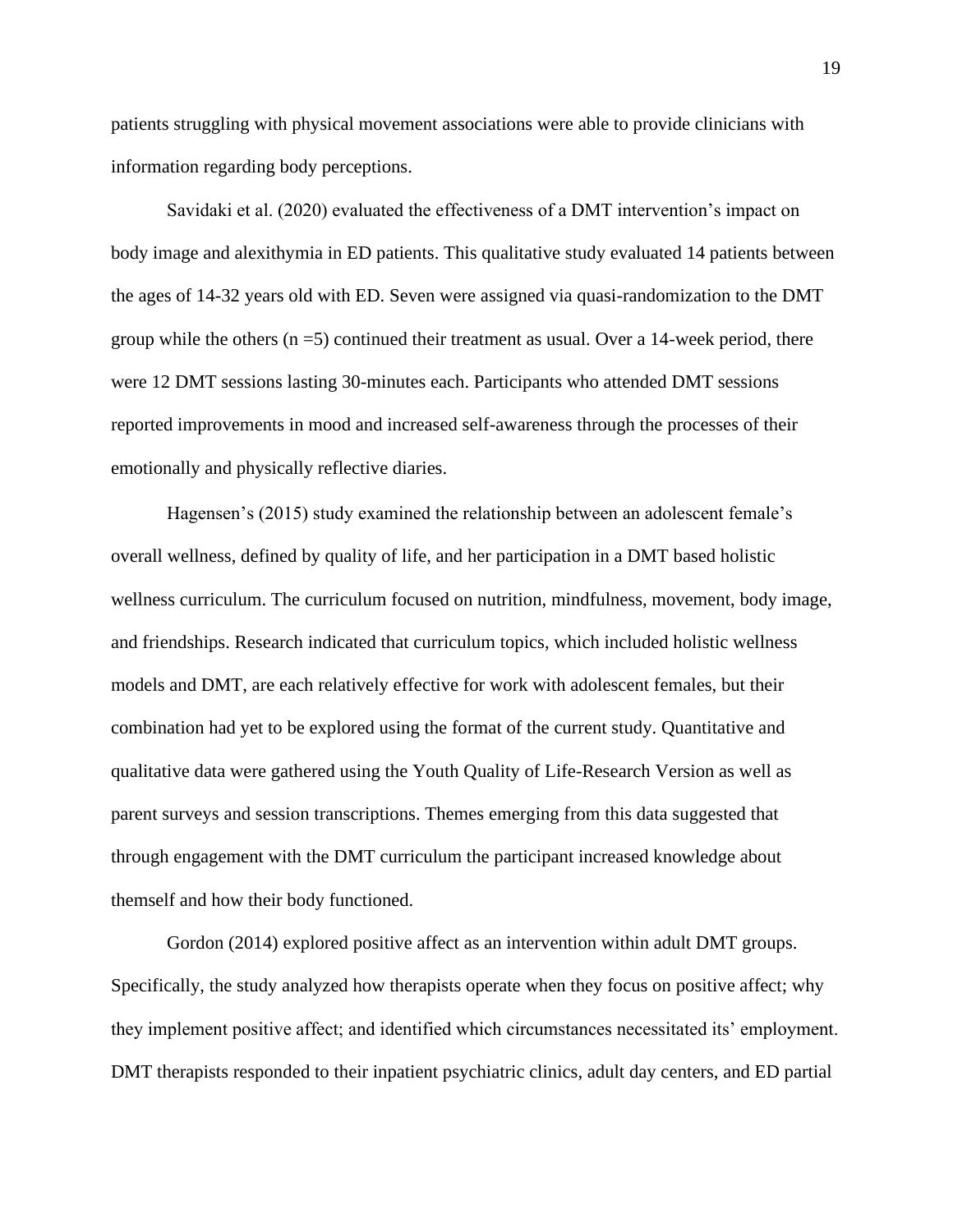hospitalization programs while employing four DMT interventions. Therapists conducted a DMT session lasting approximately one hour. The primary goal was to increase enjoyable emotions through positive and uplifting experiences. Positive affect offered DMT practitioners' alternative interventions that could strengthen an ED client's well-being. Simultaneously, the clients' attributes regarding physical and emotional developmental tolerance were significant. All three dance movement therapists collected and coded data while the 5 - point Likert scale was used to respond to feelings. Each dance movement therapist reviewed video recordings and transcripts highlighting processes that emerged in interviews. Gordon (2014) measured 13 themes divided across 4 categories: therapeutic intervention, intentions and goals, client attributes, and therapist attributes. Creating non-coercive incentives to help encourage patients to participate in treatment is equally crucial. It is important that treatment feels self-motivated and humanistic rather than punitive and obligatory (Gordon, 2014).

#### **Methods**

While other expressive therapies (ET) were utilized at my internship site, a hospital treating ED patients, there was an absence of DMT both in group and individual therapy treatment. When proposing the addition of DMT to help co-occurring mental health symptoms for ED patients, the concept was met with resistance. The rationale from healthcare professionals was that DMT physical movement attributes could launch excessive exercise or compulsive exercise behaviors. The dominant view implied DMT was exercise based because the applied psychology of DMT was underrepresented. Clinical staff were concerned that movement aspects of DMT would comprise caloric intake and weight recovery because the primary treatment is heavily focused on medical monitoring of weight management and restoration.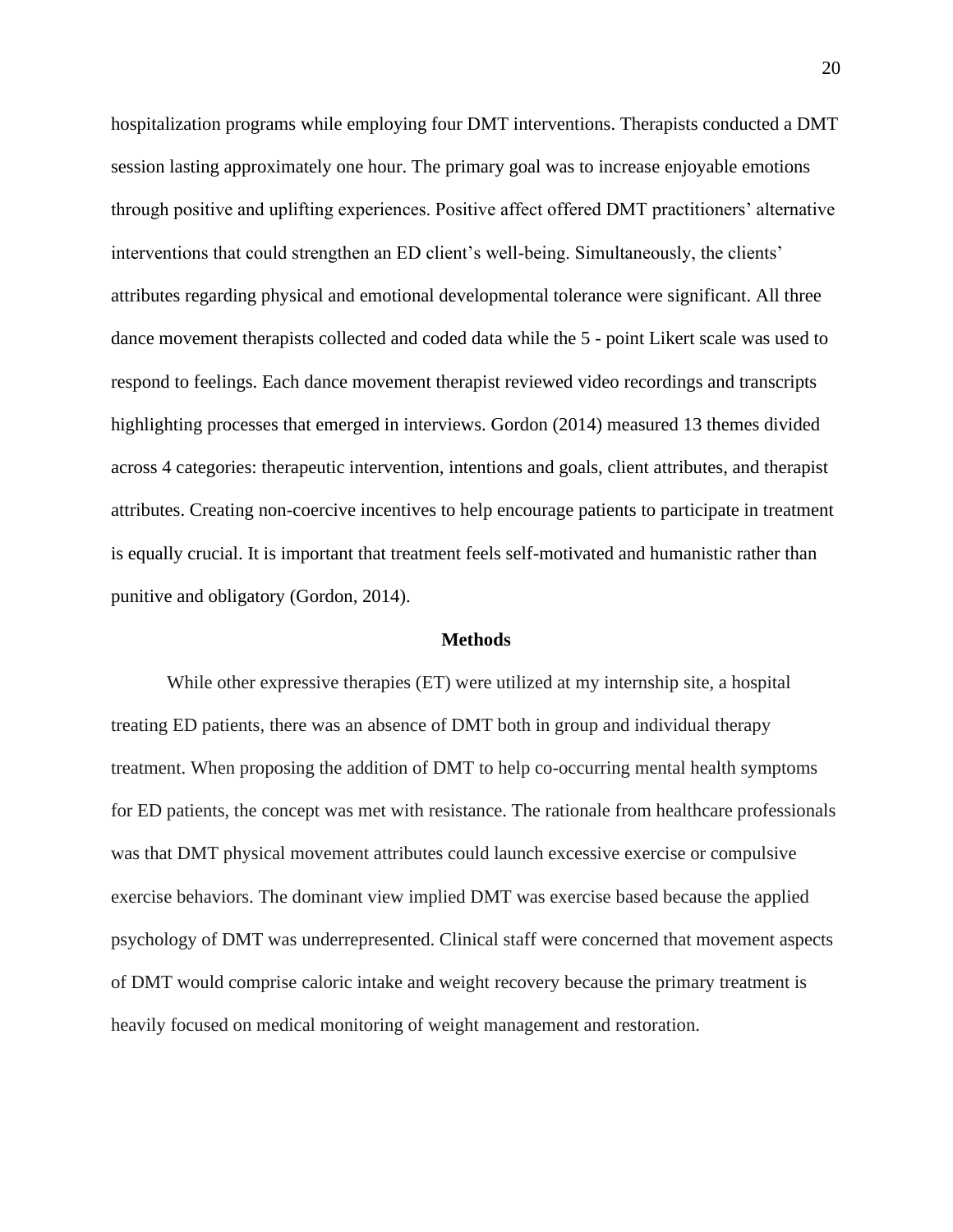The absence of DMT as part of ET treatment was peculiar to me. In my mind, the dominant view of DMT is not exercise. DMT is a way of understanding how movement is an implicit form of expression reflected in our lives and that what is stored in the body is information that connects us to ourselves and others. With primary emphasis in ED treatment being placed on weight restoration and management, patients lean on interventions and methods that guide their primary ED behaviors. Patients gain understanding in nutrition, learn what a balanced meal looks like, and discover that food is not a substance to be controlled but an essential source for optimizing health. Stabilizing primary ED behavior while inpatient for ED treatment could result in harming the body in other vital ways if secondary behaviors are not treated.

As a product of the research, I developed a Dance Break Method to introduce at my internship site. This intervention examined how moving the body expressively for a short time would heighten self-awareness and increase emotional sensations in patients with an ED, without validating disordered eating habits or intensifying exercise obsessions. DMTs effective way of looking at mind, body, and emotions while integrating psychological insight with corresponding movement is a rich framework for understanding the relationship between psychological events and what is physically stored in the body. My mode of inquiry was to understand if a short Dance Break would restore awareness of the mind body connection and allow patients to access feelings and emotions that supported connection and empowered self-image. At my internship, the healthcare professionals working with patients with exercise behaviors need to consider what predicts the behavior and why individuals participate in these behaviors. If they are able to predict the behaviors, there would be more awareness on how to treat one exercise behavior from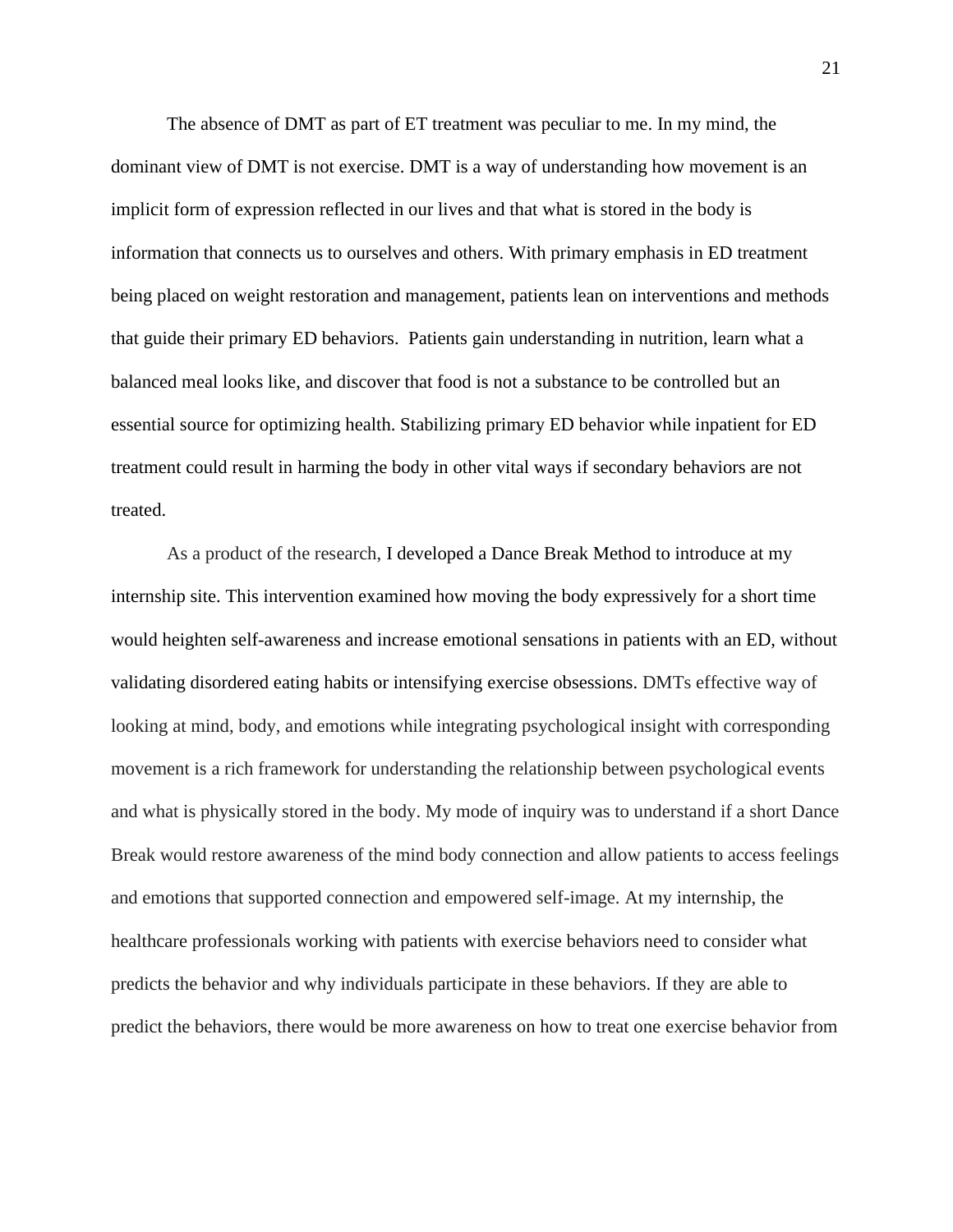another. The Dance Break is a gentle, effective way to move the body and can make new meaning of what is stored within the body.

#### **Participants**

The participants were patients who were being treated for ED in an inpatient hospitalization ward. Patients presented with ED diagnosis and concurring comorbidity with other psychiatric disorders, most notably with complaints related to depression, mood, and anxiety. The intervention took place in a large group room on the inpatient unit, consisting of 4 young adult patients ranging between the ages of 18-23 and myself, the intern dance movement therapist. Intervention was approved by the site supervisor and participants voluntarily attended as part of a regulatory weekly activity I created.

#### **Procedure**

The intervention occurred in one session lasting 45 minutes. The structure of the Dance Break included verbal check-ins, artistic inquiry, Dance Break, artistic response, processing, and closing circle. I directed participants as they entered the room to create a circle while collecting movement data to respond to participants. Protocols consisted of a brief description of DMT, therapist introduction, followed by individual names, pronouns, and group agreements. I directed the group to create their own signature move to bind group agreements. Before beginning, the group was directed to co-create a gesture that respected the autonomy of another individual when boundaries or limitations have gone too far. The co-created gesture was a non-verbal expression that would be utilized as a warning during the session if a participant felt slighted or wounded by something that transpired in the group.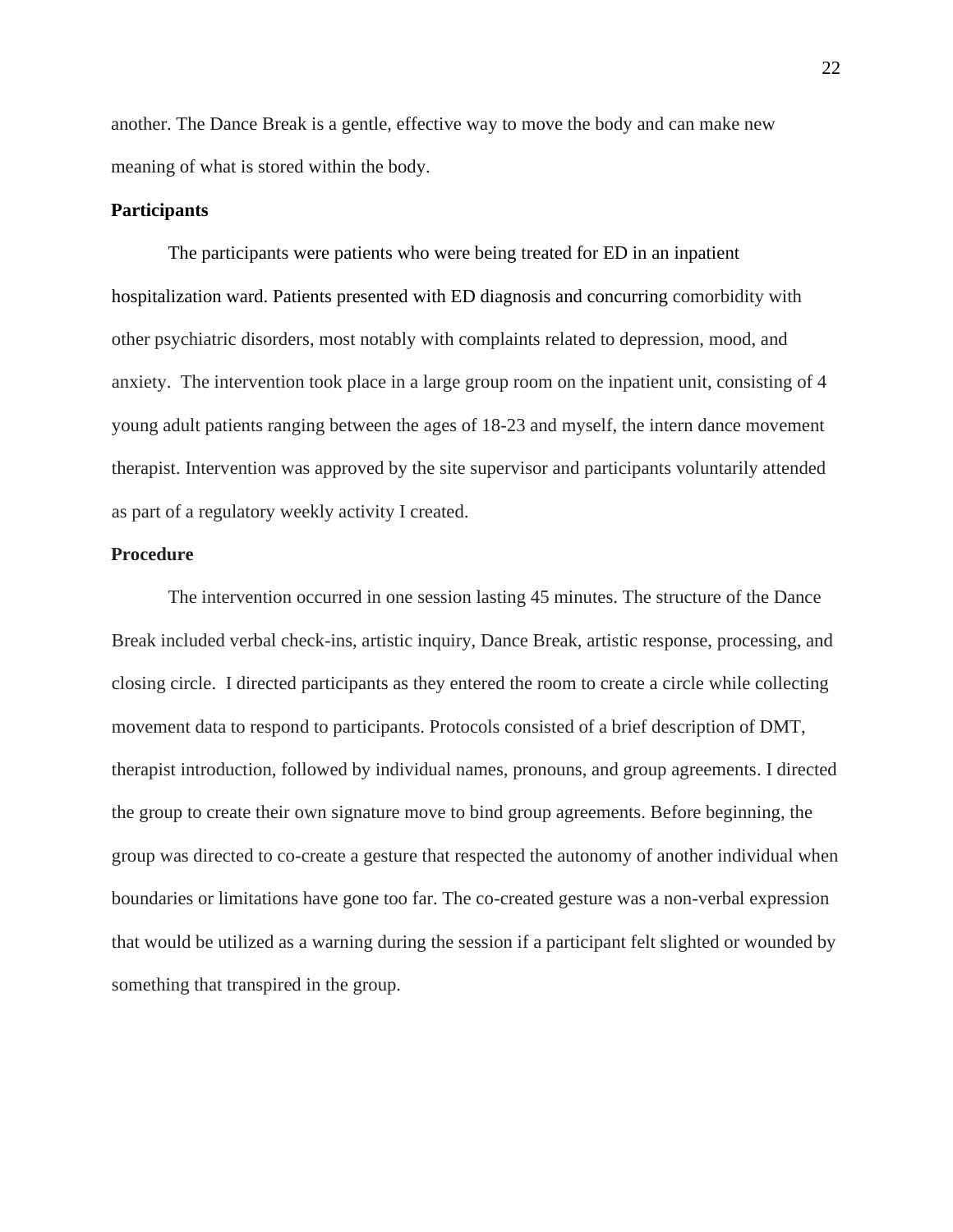#### **Materials**

A Coping Card (see Appendix, Figure A1) was utilized to record discoveries before and after the Dance Break. Each participant was offered an 8 X 11 Coping Card template sheet. Participants were instructed to place the printed side down and make a vertical fold, followed by a horizontal fold to create a two-fold style card. Assembling the Coping Card was a strategy to regulate emotions and breathing in an unimposing way. Markers and art materials were utilized to break resistance and engage participants in a creative expression to express how they were feeling in the moment. Artistic inquiries could be in the form of images, symbols, or words aimed to respond to these two questions: How do you feel? What are you holding onto in the body in this moment? Artistic inquiries were reflected on the left side of the Coping Card and artistic responses on the right side.

#### **Collecting Data**

I created a DMT Dance Break Diary Sheet (see Appendix, Figure A2). The diary sheet illustrated goals, committed action objectives, and method of assessment with an area to record behavioral observation, participant responses, and reflection. To add to the continuity and consistency of the diary sheet, I used a voice recorder app on my phone and journaled after the session to analyze data, body position, posture, gestures, and movement observations.

#### **Results**

The session began with resistance. All four participants attended group casually dressed. Everyone moved slowly into the space and settled themselves in an area within the room with significant distance from one another. Although participants were entering a group processing space, they all isolated in their special areas of protected space in the room. Participants attitudes were guarded, and the mood of the room felt weighted and depressing. Non-verbal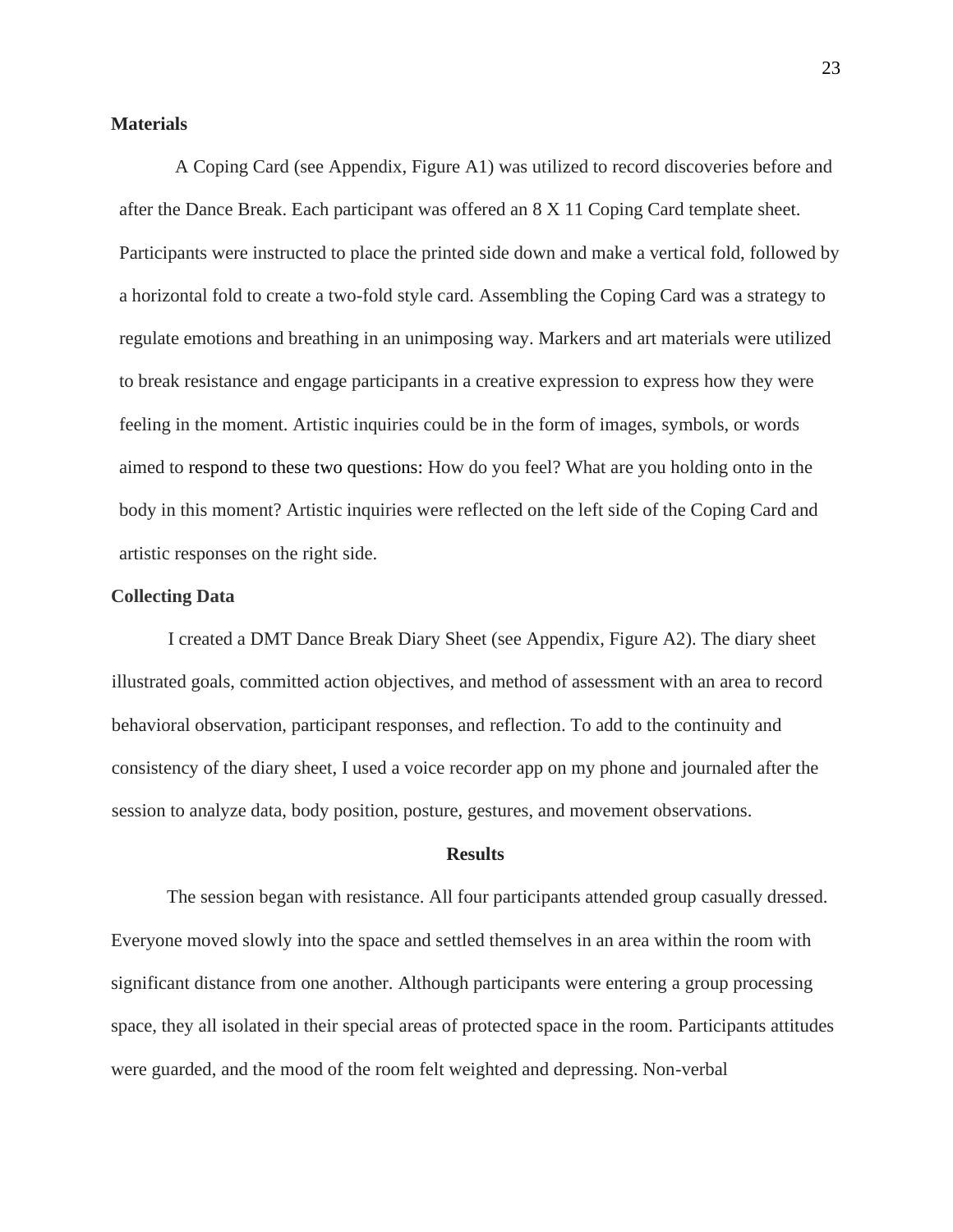communication was observed among participants, and no-one greeted me as they entered the space. Indirectly, I felt participants were reluctant to trust and get to know who I was. Participants preoccupied their time and avoided communication by engaging in material they brought into group (journals, crossword books), or fidgeted with their hands, or gazed into space.

I invited participants to join me in a seated circle on the floor. After introductions and agreements were established, I directed participants to create a signature move to bind group agreements. I explained their signature gesture was their way of contracting themselves to try something new. Each participant used their index finger and created a signature within their mid reach space. Movement was brisk as if participants were uninterested or as if I had invaded their comfort zone. When I asked for the group to establish a collaborative gesture to respect boundaries and limitations, participants were staring at one another waiting on someone in the group to take the lead. When one participant initiated a gesture, participants were receptive using verbal responses, such as "cool, yeah that works, and okay."

When the Coping Card (see Appendix, Figure A1) and art materials were introduced, participants were eager to know the purpose of the activity which materialized into communication with others in the group and the facilitator. The materials broke some resistance. I noticed posture in all four participants was less restricted and there was engagement in participants' eye movements and facial expressions as they interacted with the materials and each other. One participant commented, "Oh good, I thought you were going to make us dance." I responded, "Do I look like a dancer?" Giggles and chuckles of laughter were heard as participants observed I was a middle-aged person. Poking fun at myself appeared to destigmatize the perception of dance and normalize the experience.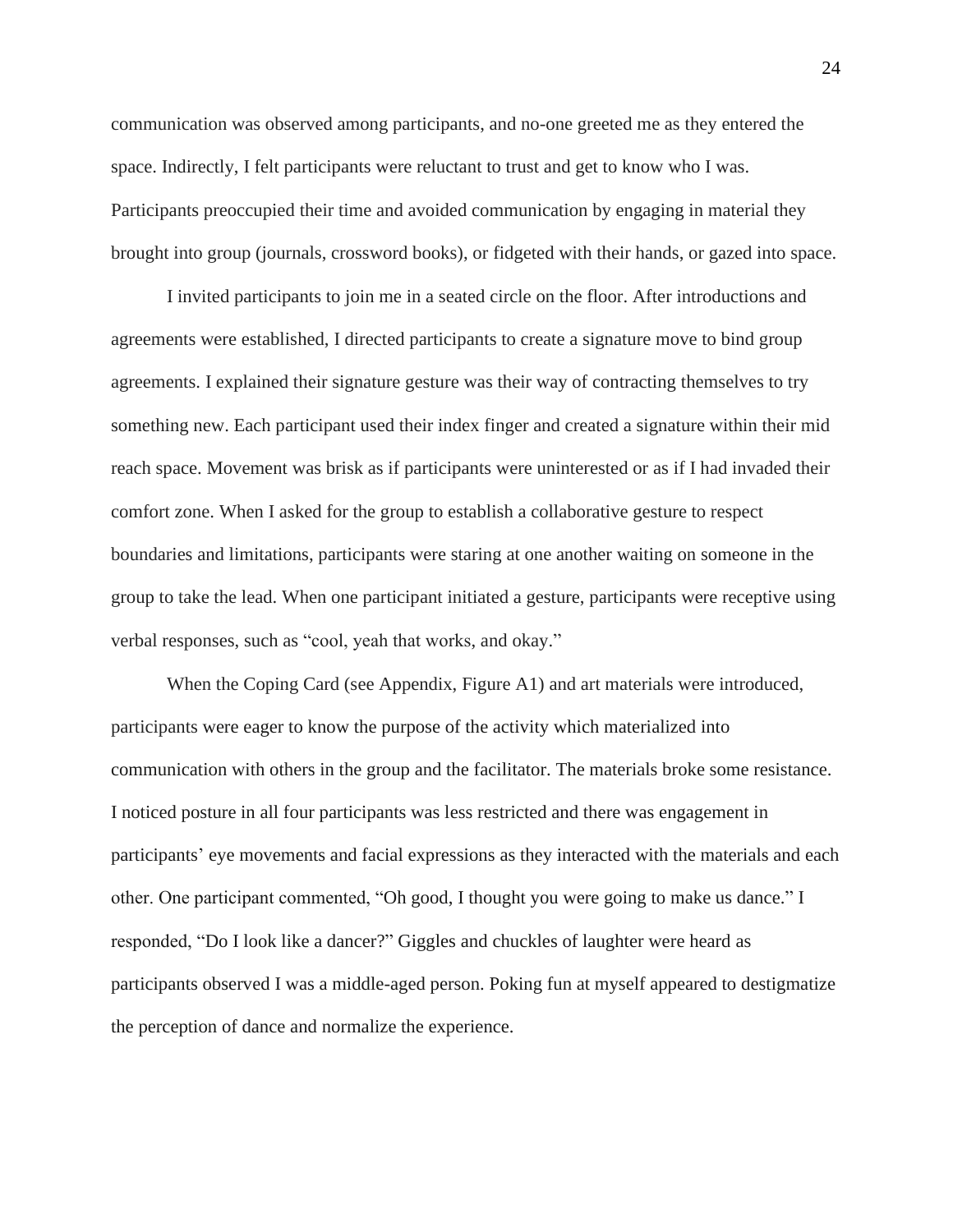Participants' verbal communication formed between the other group participants and me. Utilizing the Coping Card and art materials, I directed participants to create an image, symbol, or word aiming to respond to two questions: How do you feel? What are you holding onto in the body at this moment? One participant fell into a deep gaze. Their mind was trapped in a paralyzing state while their legs began shaking involuntarily. Intuitively, I could sense the distress in creating this hallmark of identifying feelings. I guided the participants through verbal communication to mark the Coping Card with anything that came to mind and to put aside the prompt questions. Reorganizing my verbal communication, the participant was less hesitant to the art making and began creating an image on the Coping Card.

When participants were finished, they were instructed to fold their Coping Card face up so that their image could be displayed somewhere in the room. Each participant gave careful consideration in their decision making to where Coping Cards were placed in the room. While participants were standing and moving freely about the space, one by one they adjoined together in a standing circle with me as if we were scattered pieces of a puzzle connecting loosely to one another. In my own body, I felt a transition forming. There was an indicator in the groups shift that transitioned from social isolation to a collaborative mindset equipped and ready for group participation. There was a divine fated connection that felt very powerful between our five bodies when we all stood in circle with more alertness, openness, and extended posture.

Referring to their artistic inquiry, I invited participants to create a gesture or expressive movement that reflected their thoughts and/or ideas. There were looks of confusion. Participants were perplexed of the sudden change. One participant initiated by going first. I guided the group to echo back their movement to validate the participant's experience. Everyone participated setting the process of the Dance Break in motion. One participant was resistant and stated, "I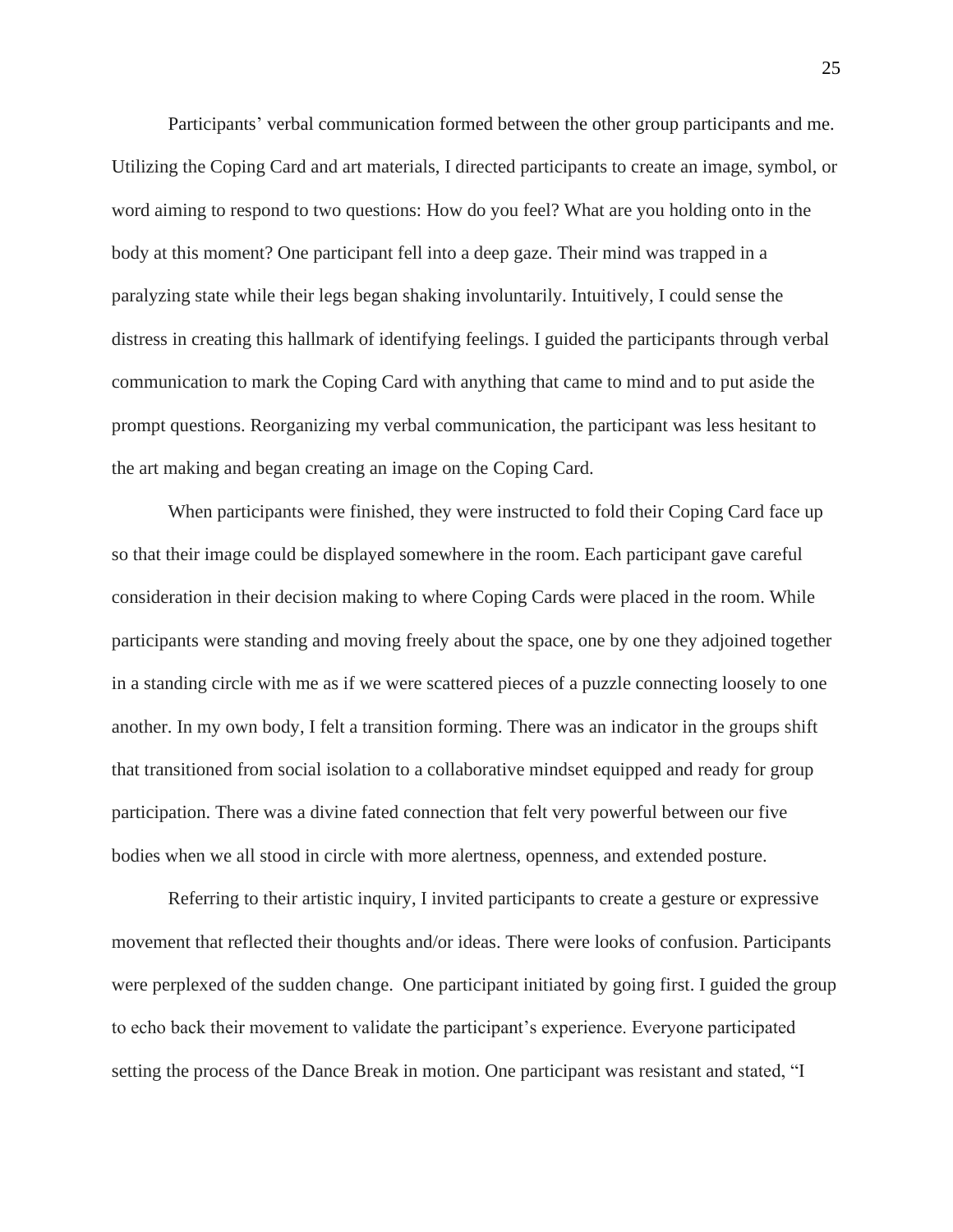don't know what to do, but I like seventies music" and moved out a disco-like boogie movement. Smiles and giggles filled the space. Bodies began moving more freely as this expression was echoed. There was something fond in the movement, almost mischievous but in a well-behaved way. Movement in head nodding and facial expressions indicated agreement and understanding. When everyone had a turn, I invited each participant to join me in a short Dance Break using their movement expressions in a collaborative moment metaphor. The Dance Break lasted approximately five minutes. I selected a disco song to continue the playful communication that was emerging from the group's dynamics.

Body posture and positions that had restricted form evolved and expanded during the Dance Break. As one participant moved alongside another in the Dance Break, the groups movement was heightened, and the bond of the group strengthened. One participant playfully questioned out loud over the music, "This is weird, why does this feel like it goes to the music?" In my body, I felt the group was on a path of discovery. Through the movement, I could begin to see a glimpse of their identities peeking through their laughter and smiles. When the Dance Break ended, group participants were feeling energized. One participant expressed, "It felt good to move; we're always sitting."

Participants were asked to gather their Coping Cards and art materials. I employed a follow up prompt asking: How do you feel? What are you holding onto in the body at this moment? Using images, symbols, and words, participants created a second image on the right side of the Coping Card to assess any noticed changes. Each participant was gathered in a sitting circle closer together. No one made their way back to their original seats. A sense of freedom emerged from their bodies as there was a consistent flow of movement as participants prepared their artistic responses with deeper intension.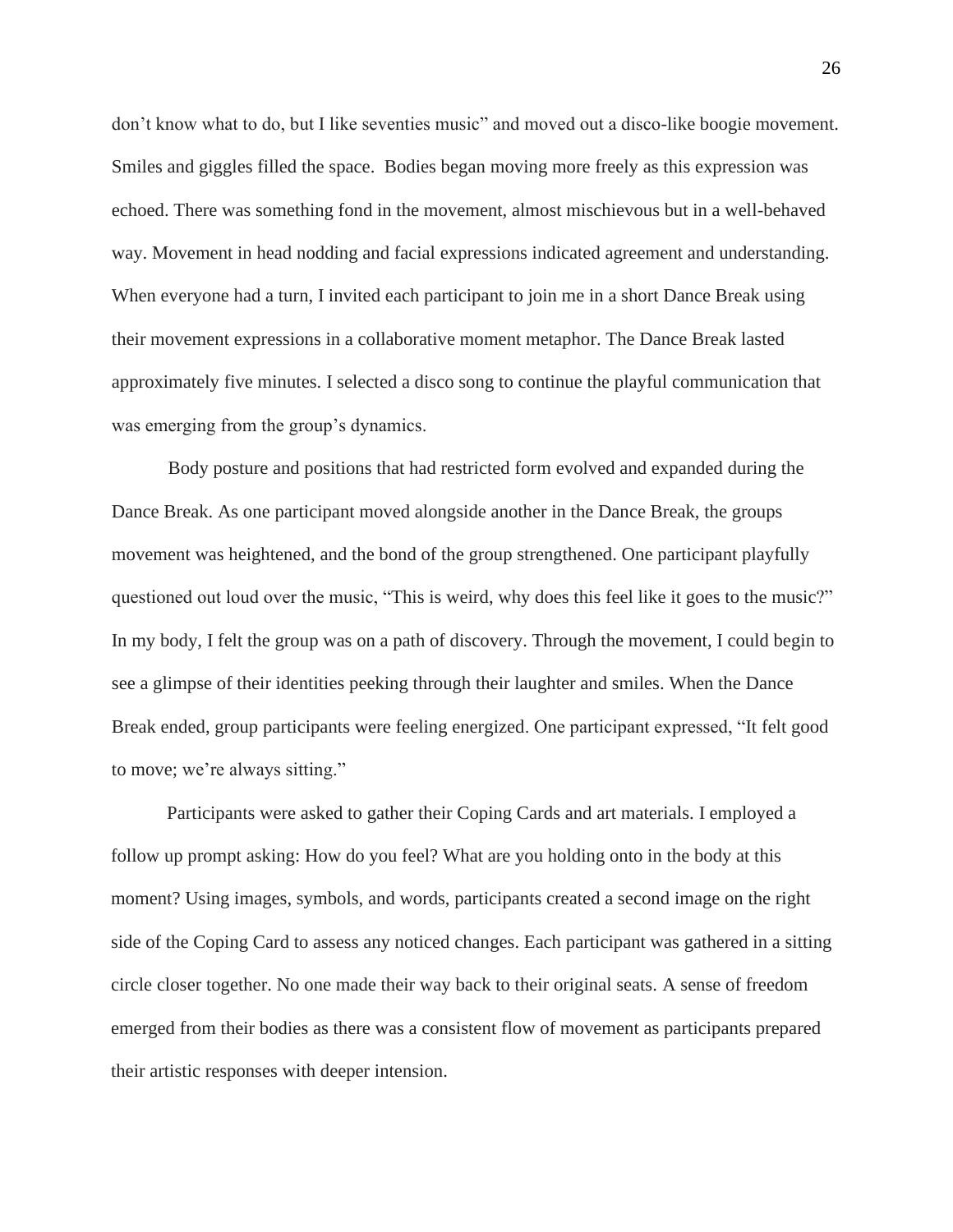During this artistic response, I sketched a drawing of a lion. I started with two eyes and nose and a mouth to represent the group members. I envisioned the longer hair around the head of a lion to be symbolic of our circle. The thread lines of the hair were sketched to indicate the variety of identities that shaped our space. As we moved together it reminded me of the way a lion's mane moves when it walks cautiously yet in and unusual powerful manner. My embodied experience of this animal made me think of how I view lions. I began to envision one laying down in the distance. When I look at them, I often question why they are alone or what they might be thinking. My body memory recalled this initial feeling with the group when they walked into session. Participants were distant physically and socially and I wondered what was going on. As group participants moved, I associated their underlining strengths to the primary strength and power of a lion.

To further my understanding of the connection between my embodied experience and the groups' process, I engaged in my own process of aesthetic analysis. I utilized my verbal recordings, personal journal entries, and painting to explore the lion image further (see Appendix, Figure A3). I chose this arts-based exploration to create an artistic representation of the data, drawing on arts-based research practice (Leavy, 2020).

Lions often appear in positions suggesting they are guarding a person or place of importance and on a somatic level, I associated this understanding utilizing the blue color in my painting as my position of a movement therapist protecting the participants. The gold color was developed naturally in my art making and when my image was completed, I reflected on this area of my painting as our associated bodies in the space exerting force and energy from one another. The five reddish and orange flames were an expression of how we came together to love and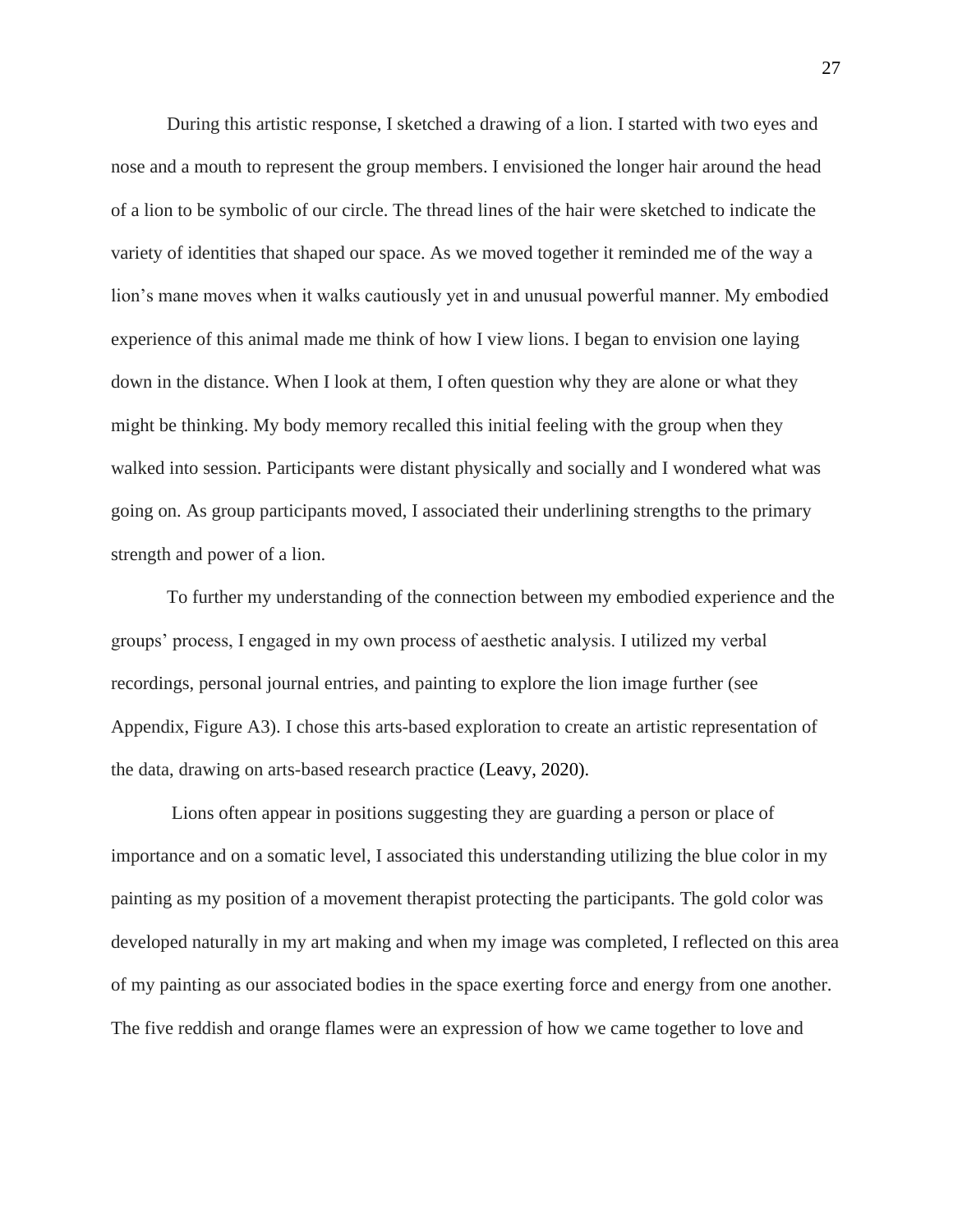nourish ourselves as a group. By the end of the session, participants reclaimed small parts of their lives and my own role as a dance movement therapist emerged.

In the closing process, the Coping Cards did not have to be shared. I prompted a series of questions to open dialogue and discussion about the guided imagery process and the Dance Break including the following: What did you notice? What thoughts did you observe? Did anything change? Was it easier to draw it out or move it out? What motivated you to engage in the committed action of a Dance Break? One participant described the Dance Break as uncomfortable until everyone else started moving. Others expressed, "Laughing felt good, and it was a nice distraction from being here." Other reflections included, "Yeah, I can't remember the last time I laughed since I got here," and "When things got playful, I thought about my two-yearold son and how much I missed playing with him."

Through creating a calm and gentle environment, I terminated the group session with a gentle closing circle. Each participant was asked to share one goal to complete by the end of day. In a metaphorical manner, I explained the goal rests in the right hand and will move to the left hand as an actionable step to take them through their day to hold onto. Also, this movement closing was passed clockwise in the circle to each participant. Goals were identified as laughter, hope, disco moves, home, and connection. Once goals were identified, participants brought their hands to heart to embody their goals. Finally, Coping Cards were taken by participants as a memento of the guided imagery process before the Dance Break and what they felt or held in the body after the Dance Break.

#### **Discussion**

Movement is a natural part of life whether you are a trained mover or not. Moving is as essential as food is a source of fuel to survive. DMT functions as a point of reference to evaluate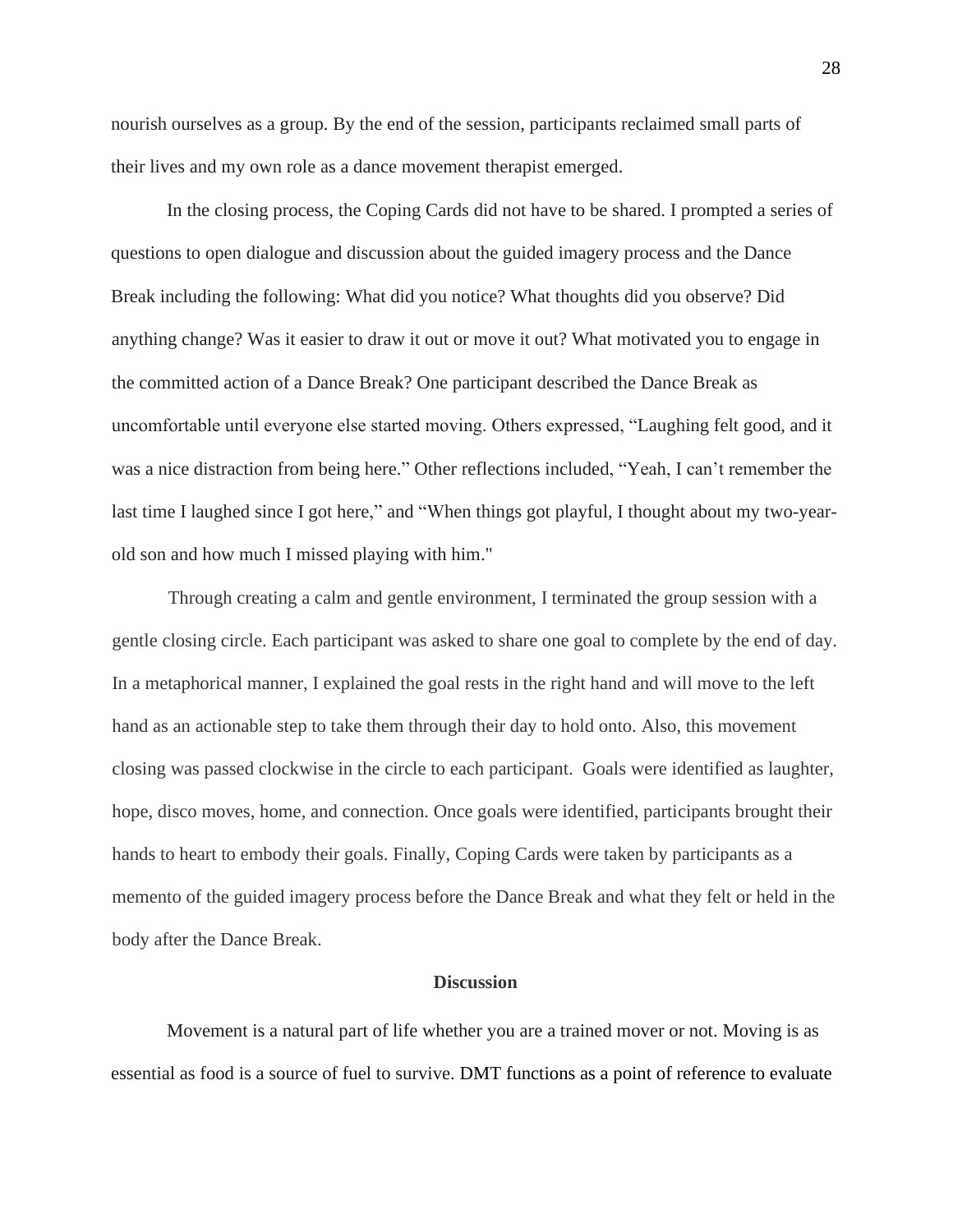irregular behavior and patterns of movement that would interfere in the restoration of weight and management recovery. ED is an unescapable disorder in daily life where abstinence from engaging with exercise or food is highly unfeasible. Thus, rather than encouraging exercise abstinence, it is crucial to practice mindfulness and moderation. Restricting movement will not serve ED patients after healthcare treatment because movement cannot be avoided. From waking up in the morning and walking to school to participating in sports, our bodies move. Moving is something that all patients will be forced to confront once discharged from treatment.

In DMT, individuals can explore what it means to move, why they are moving, and what the movement's intention is. ED patients will eventually be discharged and when they are, they will resume a routine outside a medical setting that will rely on the skills and treatment methods that they have learned to function. DMT can help a patient shift their focus from external appearances to mindful movement's internal and transformative and healing experience. DMT offers the opportunity for ED patients to view the moving body differently through their own lived experiences and those shared by others. If movement is not part of the treatment process in ED recovery, patients are therefore denied characteristics and key movement aspects that are essential to human existence. Restricting movement could also take away a patient's identity if they have a strong relationship to movement outside their treatment. In this manner, one form of treatment supports the other and avoids irregularity between the two. Healthcare systems need to include DMT approaches that focus on overarching ED themes so that patients can regain a sense of empowerment and self determination to live a healthy and balanced life.

The Dance Break intervention sought to address how the psychotherapeutic use of movement in DMT can empower ED patients in treatment to recognize their potential and qualities in relationship to their ED. The Dance Break fostered connection and supported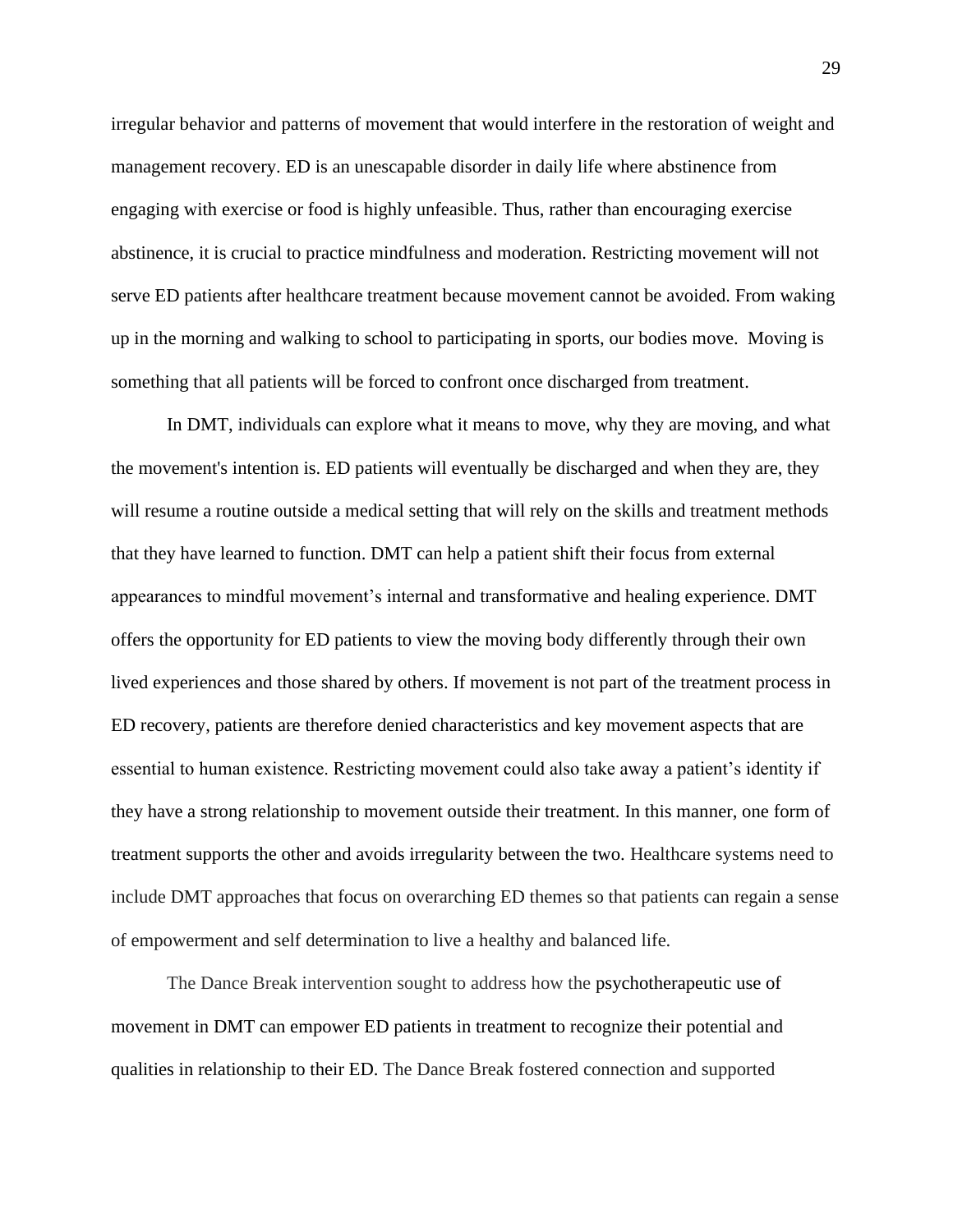participants to rediscover themselves in the form of hope, optimism, and positivity. The Dance Break enabled changes that renewed vitality and connected group members. Through this intervention participants were able to access a part of their unconscious, which was inaccessible before the movement. Through shared discussion, thoughts, feelings, beliefs, and intentions, small goals were constructed within a social context by the actual and imagined interactions with the movement and with others. The Dance Break functioned as a way for ED patients to reclaim their identities while remaining attentive to the movement to discover new bodily sensations. The intervention demonstrated how in a short time, a person can embrace shifts of change and growth as an opportunity to learn and to become more engaged and self-confident. In response to the literature, I created the Dance Break to contribute to DMT theories, based on the premise that body and mind are connected and that changes in one inform changes in the other (Anderson 2014; Chaiklin and Wengrower, 2015; Palmer 2015; Tortora 2006; Vulcan 2009). Moving expressively as a short Dance Break can be a safe point to evaluate irregular behavior and patterns in movement that would interfere in weight and management recovery.

As patients with an ED are changing their relationship to food, healthcare systems could consider DMT as a therapy to help their patients overcome their ED challenges by incorporating more mindful ways of moving that supports excessive and compulsive exercise tendencies. If systems neglect to teach mindful movement and encourage stationary activity while restricting exercise altogether, this puts the patients' discharge in jeopardy. After not moving for the whole duration of treatment, some patients may over exercise when discharged because they were not conditioned nor educated how to mindfully move. "Ignoring and restricting exercise in treatment can lead patients to regress once discharged and even over-exercise in the long term" (E. Ross, personal communication, February 28, 2022). If movement plays a central role in the patients'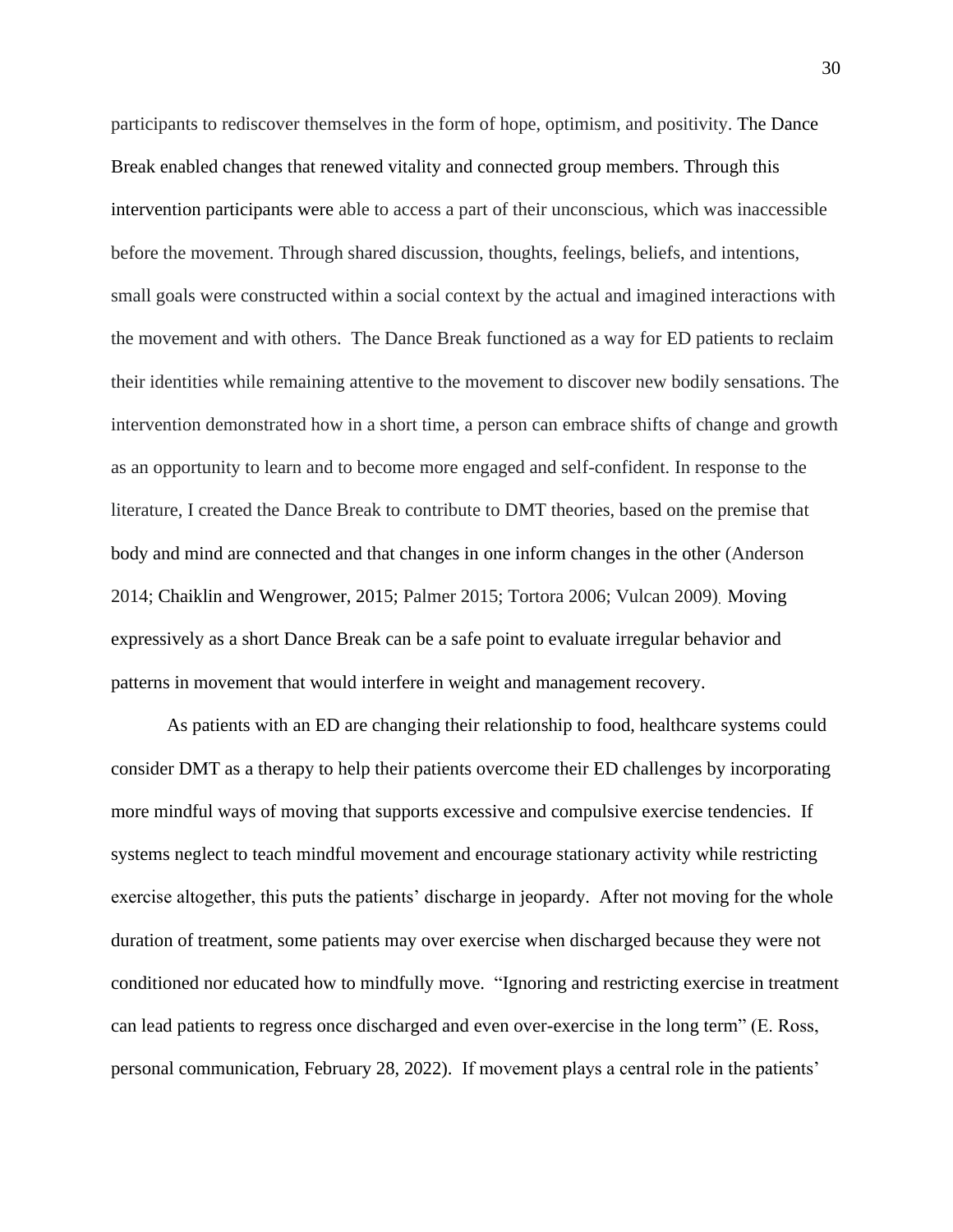identity, then restricting movement outside treatment could alter their self-perceptions. At my internship, healthcare professionals could broaden their approach and consider a dance movement therapist to lead movement-based activities. Also, healthcare professionals could work alongside patients with secondary exercise behaviors where DMT strategies, key concepts, and practices are within the scope of the body's movement.

Exercise during recovery requires full awareness and appreciation for the mind-body connection. A balance of physical, cognitive, and psychological approaches is necessary so that one unhealthy obsession in ED patients is not replaced with another. After reviewing the literature on secondary exercise behaviors and DMT movement-based approaches, healthcare in ED treatment could be more aware of the physical, psychological, biological, interpersonal, and cultural forces that contribute to or maintain the ED.

The Dance Break was an initial research study through my clinical mental health counseling training as a dance/movement therapist intern at an ED treatment hospital. Despite the small number of group participants, the data suggested that a short Dance Break offered patients a way to rediscover a healthier relationship to their bodies without reinforcing eating disorder behaviors while receiving inpatient level of care in an ED treatment hospital. In addition, comments by the participants suggested participants noticed an increase in emotional sensation during and after the Dance Break intervention as the key concept in reclaiming their identities.

Limitations of the study included a small group size and a one-time session analysis. More research is necessary to investigate clinical application and appropriate DMT interventions with this population and to elaborate on how ethical factors concerning secondary behaviors influence this process. It is recommended that the Dance Break Method be expanded throughout longer session analysis and conducted through a multicultural and equitable lens, taking into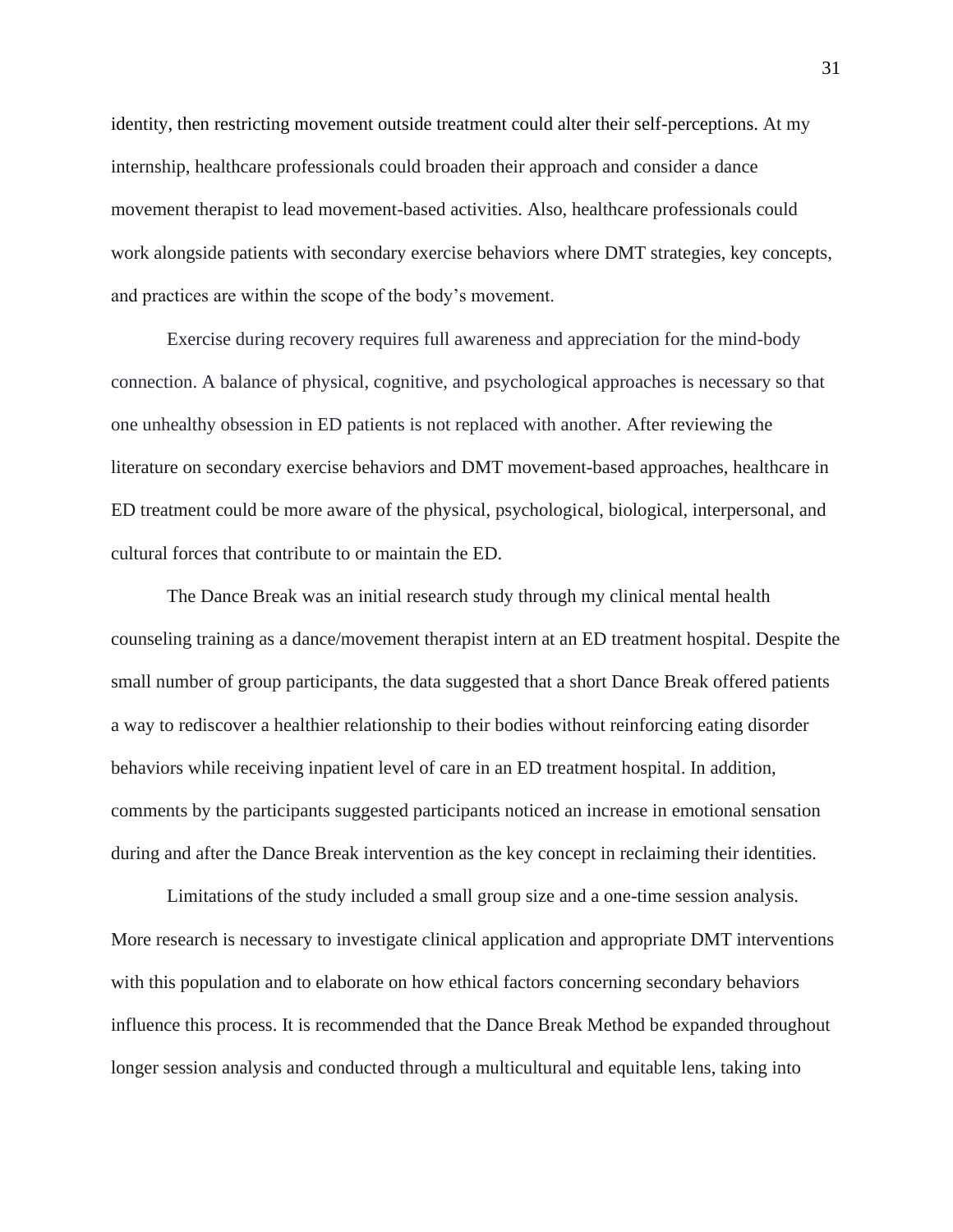account health disparities among vulnerable populations. Future studies could explore how a Dance Break Method could be applied to different sociocultural populations, and how its flexible and adaptable quality could be included in United States healthcare systems. Overall, the intervention was seen to have a positive impact in the small group setting during this study. The Dance Break intervention has the potential to enhance the treatment of eating disorders.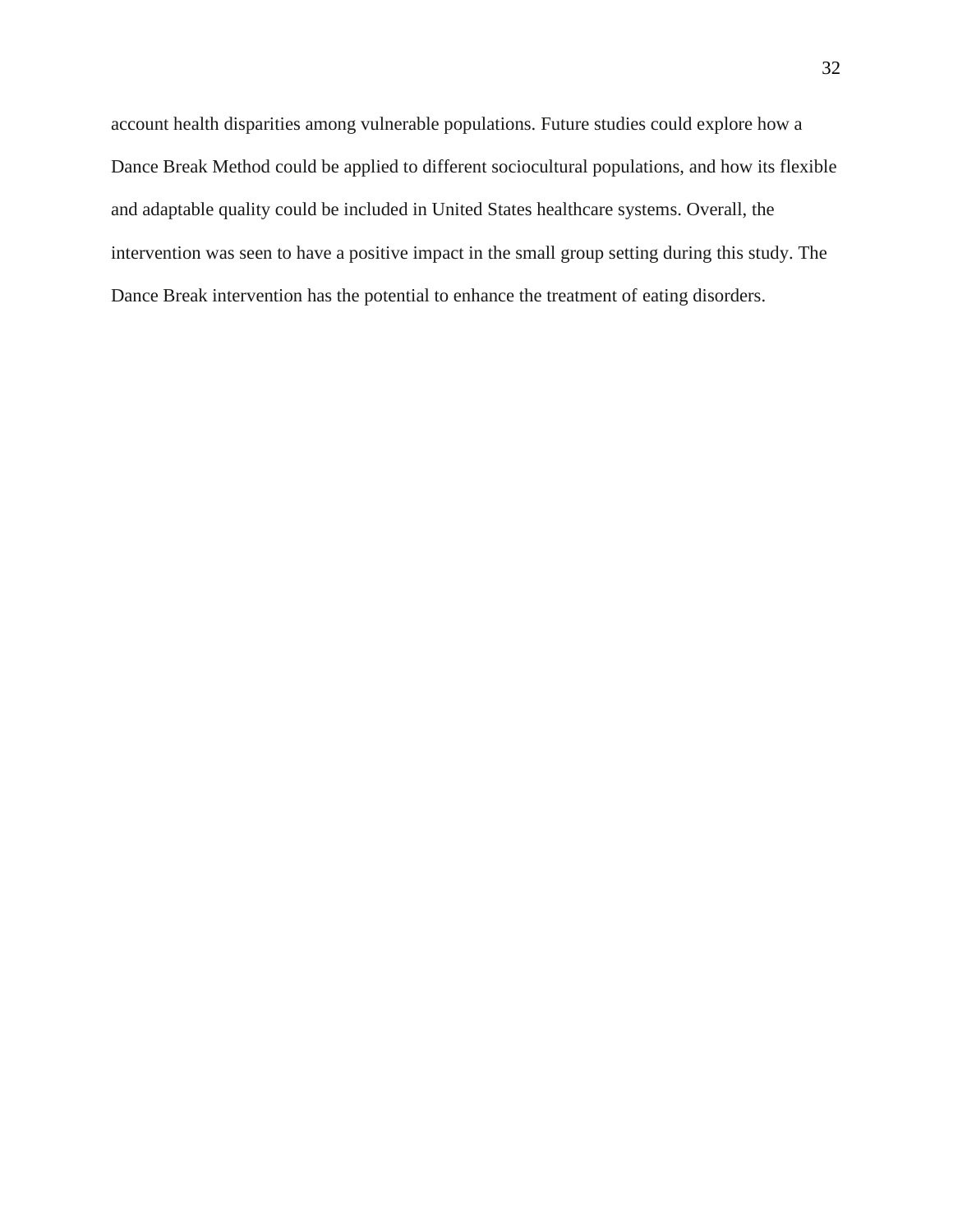#### **References**

- *About Eating Disorders*. (2022). Inside out Institute for Eating Disorders. Retrieved March 14, 2022, from<https://insideoutinstitute.org.au/about-eating-disorders/#gsc.tab=0>
- American Dance Therapy Association (1999). *What is dance movement therapy? Defining dance movement therapy*.<https://adta.memberclicks.net/what-is-dancemovement-therapy>

Anderson, A. N., Kennedy, H., Dewitt, P., Anderson, E., & Wamboldt, M. Z. (2014).

Dance/movement therapy mood states of adolescents in a psychiatric hospital. *The Arts in Psychotherapy*, 41(3), 257-262. doi: 10.1016/j.aip.2014.04.002

Bardone-Cone, A. M., Higgins, M. K., St. George, S. M., Rosenzweig, I., Schaefer, L. M., Fitzsimmons-Craft, E. E., Henning, T. M., & Preston, B. F. (2016). Behavioral and psychological aspects of exercise across stages of eating disorder recovery. *Eating Disorders*, *24*(5), 424–439.<https://doi.org/10.1080/10640266.2016.1207452>

- Bratland-Sanda, S., Sundgot-Borgen, J., Rø, Y., Rosenvinge, J. H., Hoffart, A., & Martinsen, E. W. (2010). Physical activity and exercise dependence during inpatient treatment of longstanding eating disorders: An exploratory study of excessive and non-excessive exercisers. *International Journal of Eating Disorders*, *43*(3), 266–273. <https://doi.org/10.1002/eat.20769>
- Calogero, R. M., & Pedrotty, K. N. (2004). The practice and process of healthy exercise: An investigation of the treatment of exercise abuse in women with eating disorders. *Eating Disorders*, *12*(4), 273–291.<https://doi.org/10.1080/10640260490521352>
- Camic, P. M. (2008). Playing in the mud. *Journal of Health Psychology*, *13*(2), 287–298. <https://doi.org/10.1177/1359105307086698>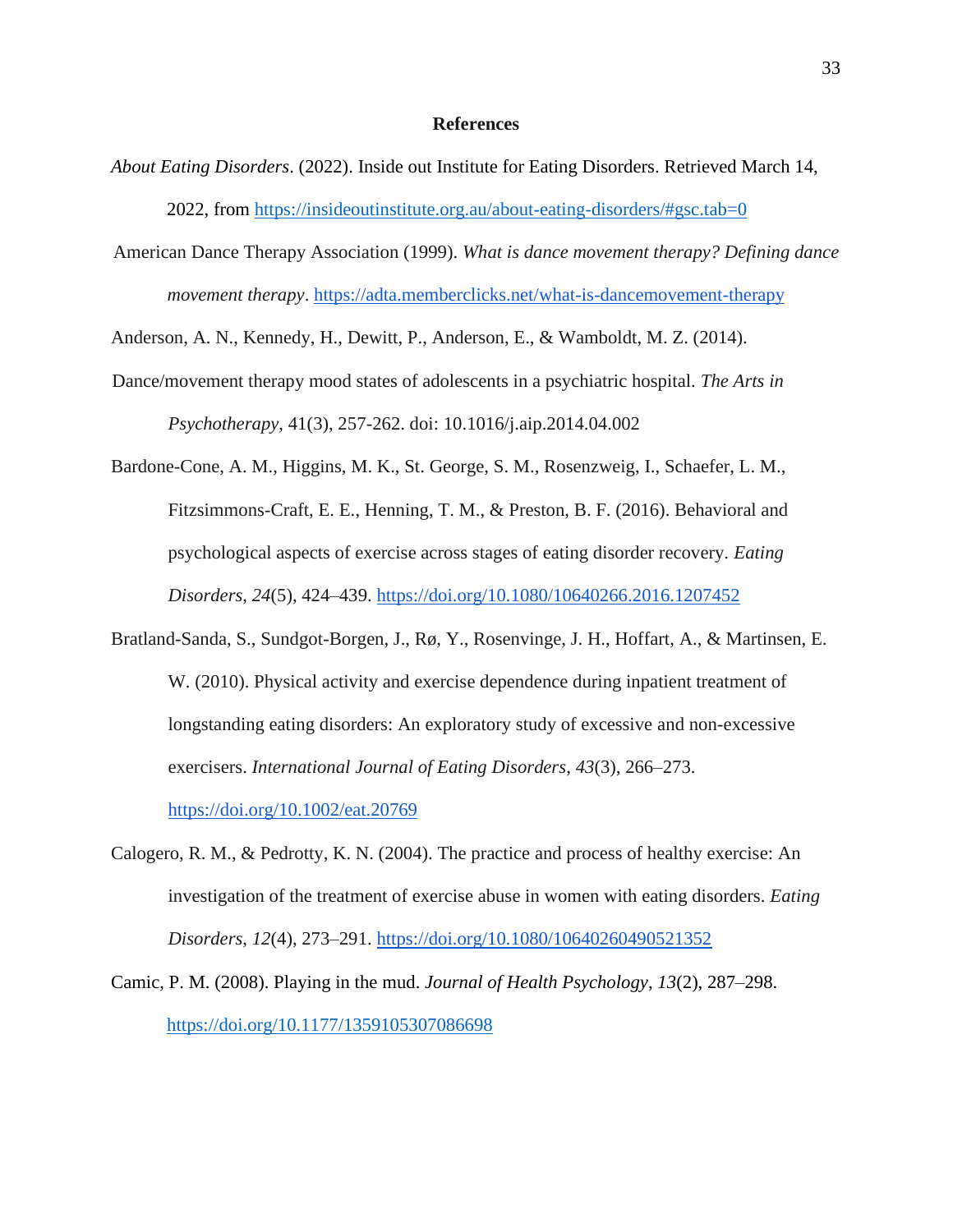- Chaiklin, S., & Wengrower, H. (2015). *The art and science of dance/movement therapy: Life is dance* (2nd ed.). Routledge.
- Corning, A. F., & Heibel, H. D. (2015). Re-thinking eating disorder prevention: The case for prioritizing the promotion of healthy identity development. *Eating Disorders*, *24*(1), 106–113.<https://doi.org/10.1080/10640266.2015.1034057>

Dalle Grave, R., Calugi, S., & Marchesini, G. (2008). Compulsive exercise to control shape or weight in eating disorders: prevalence, associated features, and treatment outcome. *Comprehensive Psychiatry*, *49*(4), 346–352.

<https://doi.org/10.1016/j.comppsych.2007.12.007>

- Davis, C., Katzman, D. K., Kaptein, S., Kirsh, C., Brewer, H., Kalmbach, K., Olmsted, M. F., Woodside, D., & Kaplan, A. S. (1997). The prevalence of high-level exercise in eating disorders: Etiological implications. *Comprehensive Psychiatry*, *38*(6), 321–326. [https://doi.org/10.1016/s0010-440x\(97\)90927-5](https://doi.org/10.1016/s0010-440x(97)90927-5)
- Dewey Lambert, P., & Sonke, J. (2019). Professionalizing arts management in healthcare facilities. *The Journal of Arts Management, Law, and Society*, *49*(3), 155–170. <https://doi.org/10.1080/10632921.2018.1559264>
- Dor‐Haim, M., Yaroslavsy, A., Lev Azolay, T., Dascal, T., Toledano, A., Latzer, Y., & Stein, D. (2019). A dyadic group‐movement therapy with adolescent girls with eating disorders. *Journal of Clinical Psychology*, *75*(8), 1429–1443.<https://doi.org/10.1002/jclp.22785>
- Dosamantes-Beaudry, I. (2007). Somatic transference and countertransference in psychoanalytic intersubjective dance/movement therapy. *American Journal of Dance Therapy*, *29*(2), 73–89.<https://doi.org/10.1007/s10465-007-9035-6>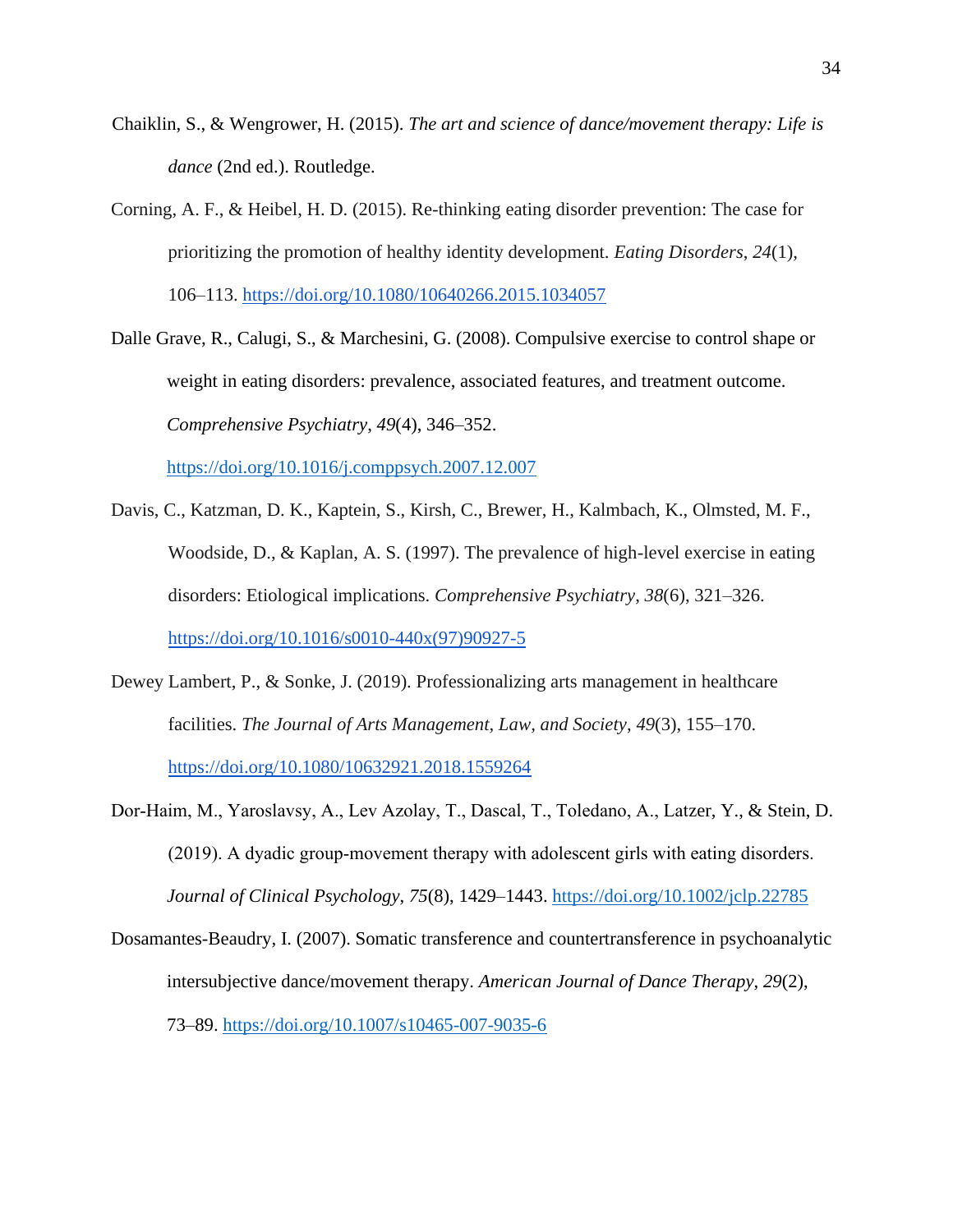El Ghoch, M., Soave, F., Calugi, S., & Dalle Grave, R. (2013). Eating disorders, physical fitness, and sport performance: A systematic review. *Nutrients*, *5*(12), 5140–5160.

<https://doi.org/10.3390/nu5125140>

- *Excessive Exercise: Could It Be a Symptom of an Eating Disorder?* (2021, October 20). Verywell Mind. [https://www.verywellmind.com/excessive-exercise-eating](https://www.verywellmind.com/excessive-exercise-eating-disorder-symptom-4062773)[disordersymptom-4062773](https://www.verywellmind.com/excessive-exercise-eating-disorder-symptom-4062773)
- Freimuth, M., Moniz, S., & Kim, S. R. (2011). Clarifying exercise addiction: Differential diagnosis, co-occurring disorders, and phases of addiction. *International Journal of Environmental Research and Public Health*, *8*(10), 4069–4081.

<https://doi.org/10.3390/ijerph8104069>

Goodill, S. W. (2016). Dance/movement therapy and the arts in healthcare: The first 50 years. *American Journal of Dance Therapy*, *38*(2), 293–296.

<https://doi.org/10.1007/s10465-016-9235-z>

- Good therapy. (2007). *Body Psychotherapy*. Good Therapy. Retrieved February 25, 2022, from <https://www.goodtherapy.org/learn-about-therapy/types/body-psychotherapy>
- Gordon, A. J. (2014). Focusing on positive affect in dance/movement therapy: A qualitative study. *American Journal of Dance Therapy*, *36*(1), 60–76.

<https://doi.org/10.1007/s10465-014-9165-6>

- Hagensen, K.P. (2015). Using a dance/movement therapy-based wellness curriculum: An adolescent case study. *American Journal of Dance Therapy, 37*, 150-175.
- *Health consequences | eating disorder Foundation.org*. (n.d.). The Eating Disorder Foundation. Retrieved April 6, 2022, from [https://eatingdisorderfoundation.org/learn-](https://eatingdisorderfoundation.org/learn-more/about-eating-disorders/health-consequences/)

[more/abouteating-disorders/health-consequences/](https://eatingdisorderfoundation.org/learn-more/about-eating-disorders/health-consequences/)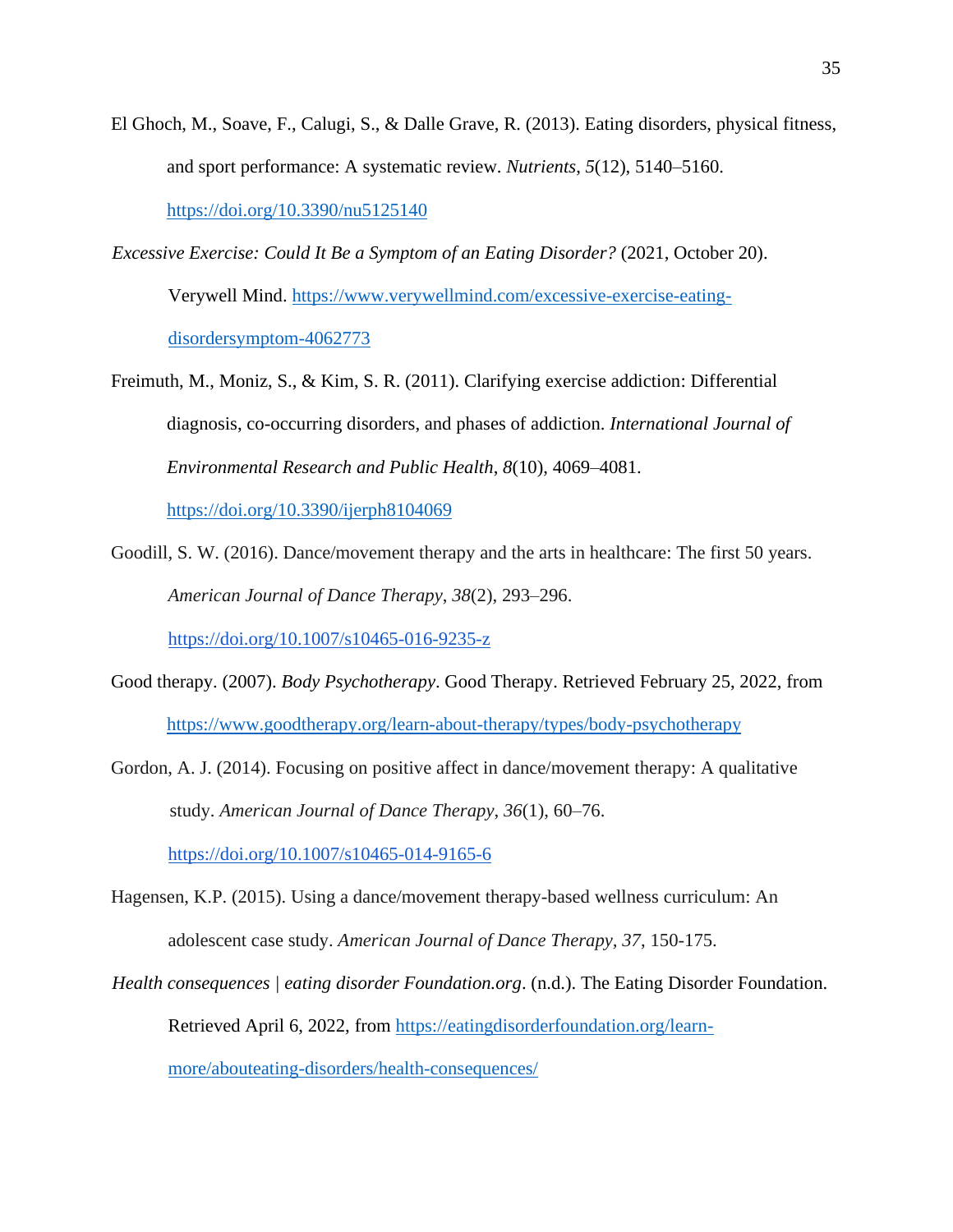Freimuth, M., Moniz, S., & Kim, S. R. (2011). Clarifying exercise addiction: Differential diagnosis, co-occurring disorders, and phases of addiction. *International Journal of Environmental Research and Public Health*, *8*(10), 4069–4081.

<https://doi.org/10.3390/ijerph8104069>

- Hay, P. (2020). Current approach to eating disorders: a clinical update. *Internal Medicine Journal*, *50*(1), 24–29.<https://doi.org/10.1111/imj.14691>
- Johns, G., Taylor, B., John, A., & Tan, J. (2019). Current eating disorder healthcare services the perspectives and experiences of individuals with eating disorders, their families and health professionals: systematic review and thematic synthesis. *BJPsych Open*, *5*(4),

1–10.<https://doi.org/10.1192/bjo.2019.48>

Krantz, A. (1999). Growing into her body: Dance/movement therapy for women with eating disorders. *American Journal of Dance Therapy*, *21*(2), 81–103.

<https://doi.org/10.1023/A:1022104603189>

- Leavy, P. (2020). *Method meets art, third edition: Arts-Based research practice* (Third ed.). The Guilford Press.
- Levy, F. (2005). Dance/movement therapy: A healing art (2nd Revised ed.). SHAPE America-Society of Health and Physical Educators.
- Martenstyn, J. A., Aouad, P., Touyz, S., & Maguire, S. (2022). Treatment of compulsive exercise in eating disorders and muscle dysmorphia: A systematic review and meta-analysis. *Clinical Psychology: Science and Practice*.<https://doi.org/10.1037/cps0000064>
- Muhlheim, L. (2021, October 20). *Excessive exercise: Could it be a symptom of an eating disorder?* Verywell Mind. Retrieved March 26, 2002, from

<https://www.verywellmind.com/excessive-exercise-eating-disorder-symptom-4062773>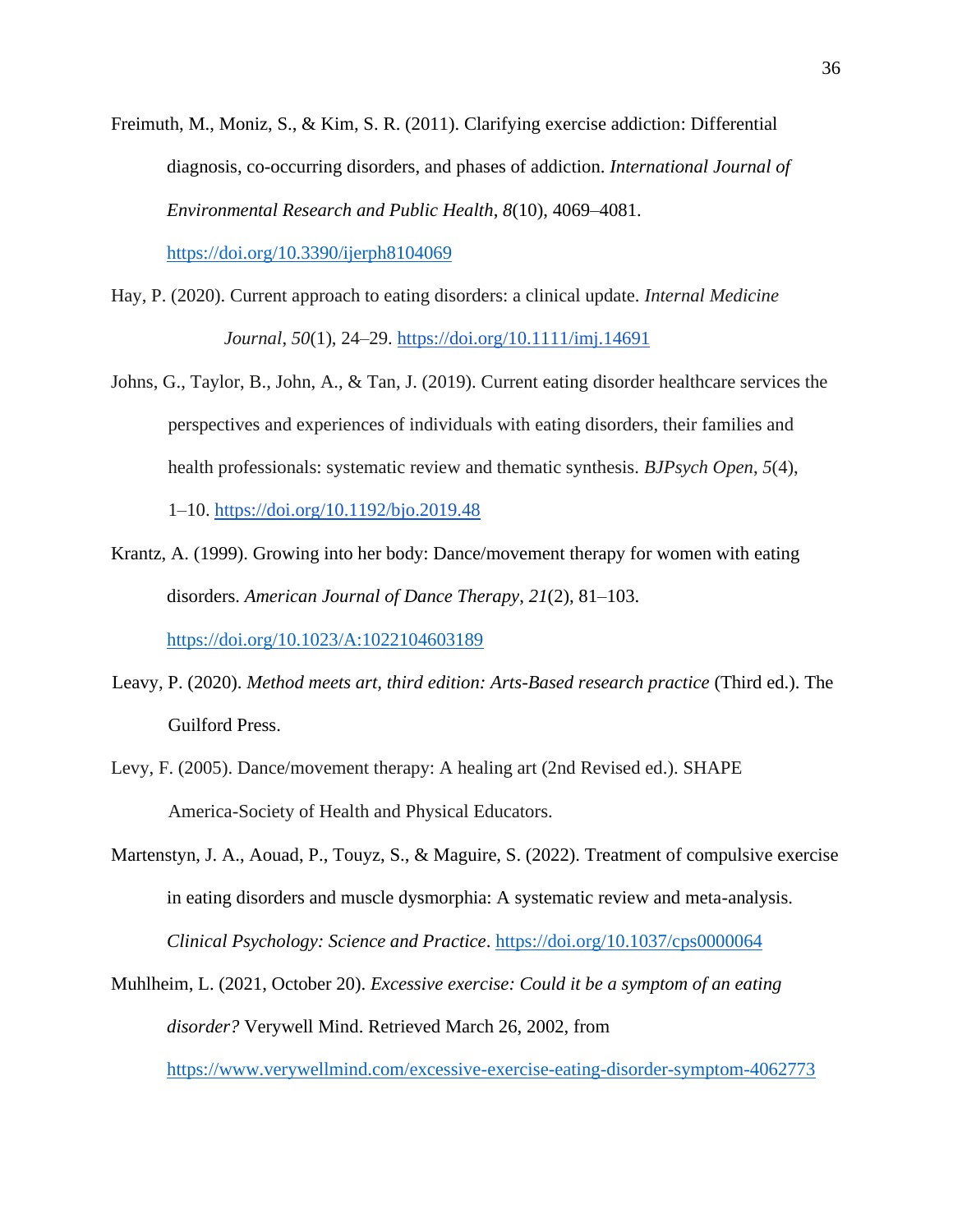National Eating Disorders Association. (2018, February 22). *Compulsive Exercise*. Retrieved March 19, 2022, from

[https://www.nationaleatingdisorders.org/learn/generalinformation/compulsive-exercise](https://www.nationaleatingdisorders.org/learn/general-information/compulsive-exercise)

- Padrão, M.J., & Coimbra, J.L. (2011). The Anorectic Dance: Towards a New Understanding of Inner-Experience Through Psychotherapeutic Movement. *American Journal of Dance Therapy, 33*, 131-147.
- Palmer, A. E. (2015). The lived experience of dance/movement therapists working with patients with eating disorders. *American Journal of Dance Therapy*, *37*(2), 113–134. <https://doi.org/10.1007/s10465-015-9198-5>
- Pylvänäinen, P. (2003, March 1). *Body image: A tripartite model for use in dance/movement therapy*. SpringerLink. Retrieved March 26, 2022, from [https://link.springer.com/article/10.1023/A:1025517232383?error=cookies\\_not\\_supporte](https://link.springer.com/article/10.1023/A:1025517232383?error=cookies_not_supported&code=5b79a1ce-ecdc-4e30-af56-940c9c5c2e6e)  [d&code=5b79a1ce-ecdc-4e30-af56-940c9c5c2e6e](https://link.springer.com/article/10.1023/A:1025517232383?error=cookies_not_supported&code=5b79a1ce-ecdc-4e30-af56-940c9c5c2e6e)
- Sandel, S. L., Chaiklin, S., & Lohn, A. (1993). *Foundations of dance/movement therapy: The life and work of marian chace*. Marian Chace Memorial Fund.
- Savidaki, M., Demirtoka, S., & Rodríguez-Jiménez, R. M. (2020). Re-inhabiting one's body: A pilot study on the effects of dance movement therapy on body image and alexithymia in eating disorders. *Journal of Eating Disorders*, *8*(1).

<https://doi.org/10.1186/s40337-020-00296-2>

Seko, Y., & van Katwyk, T. (2016). Embodied interpretation: Assessing the knowledge produced through a dance-based inquiry. *Aotearoa New Zealand Social Work*, *28*(4), 54–66. <https://doi.org/10.11157/anzswj>[-vol28iss4id299](https://doi.org/10.11157/anzswj-vol28iss4id299)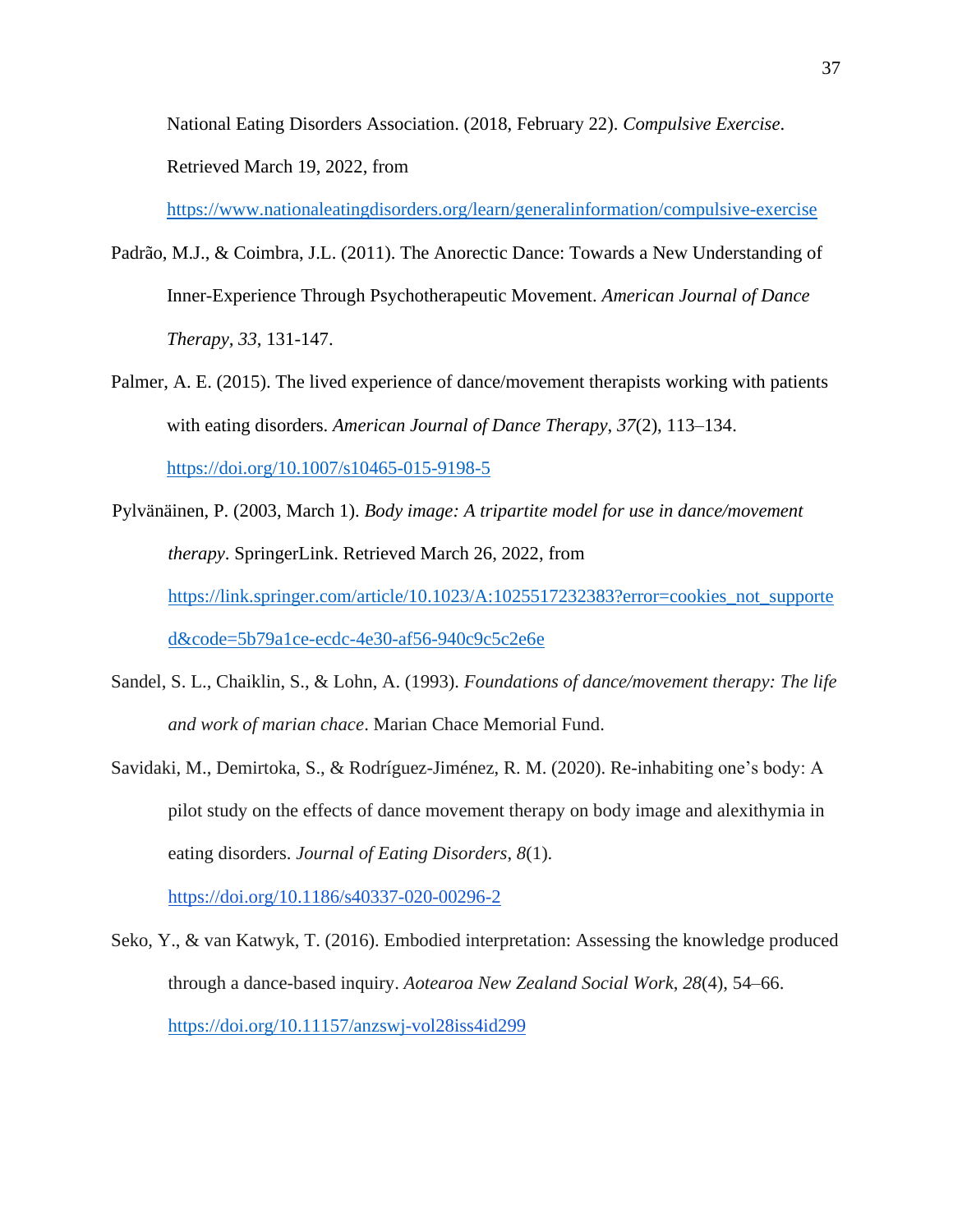- Stice, E., & Shaw, H. E. (2002). Role of body dissatisfaction in the onset and maintenance of eating pathology. *Journal of Psychosomatic Research*, *53*(5), 985–993. [https://doi.org/10.1016/s0022-3999\(02\)00488-9](https://doi.org/10.1016/s0022-3999(02)00488-9)
- Thome, J. L., & Espelage, D. L. (2007). Obligatory exercise and eating pathology in college females: Replication and development of a structural model. *Eating Behaviors*, *8*(3), 334–349.<https://doi.org/10.1016/j.eatbeh.2006.11.009>
- Tortora, S. (2005). *The dancing dialogue: Using the communicative power of movement with young children* (1st ed.). Brookes Publishing.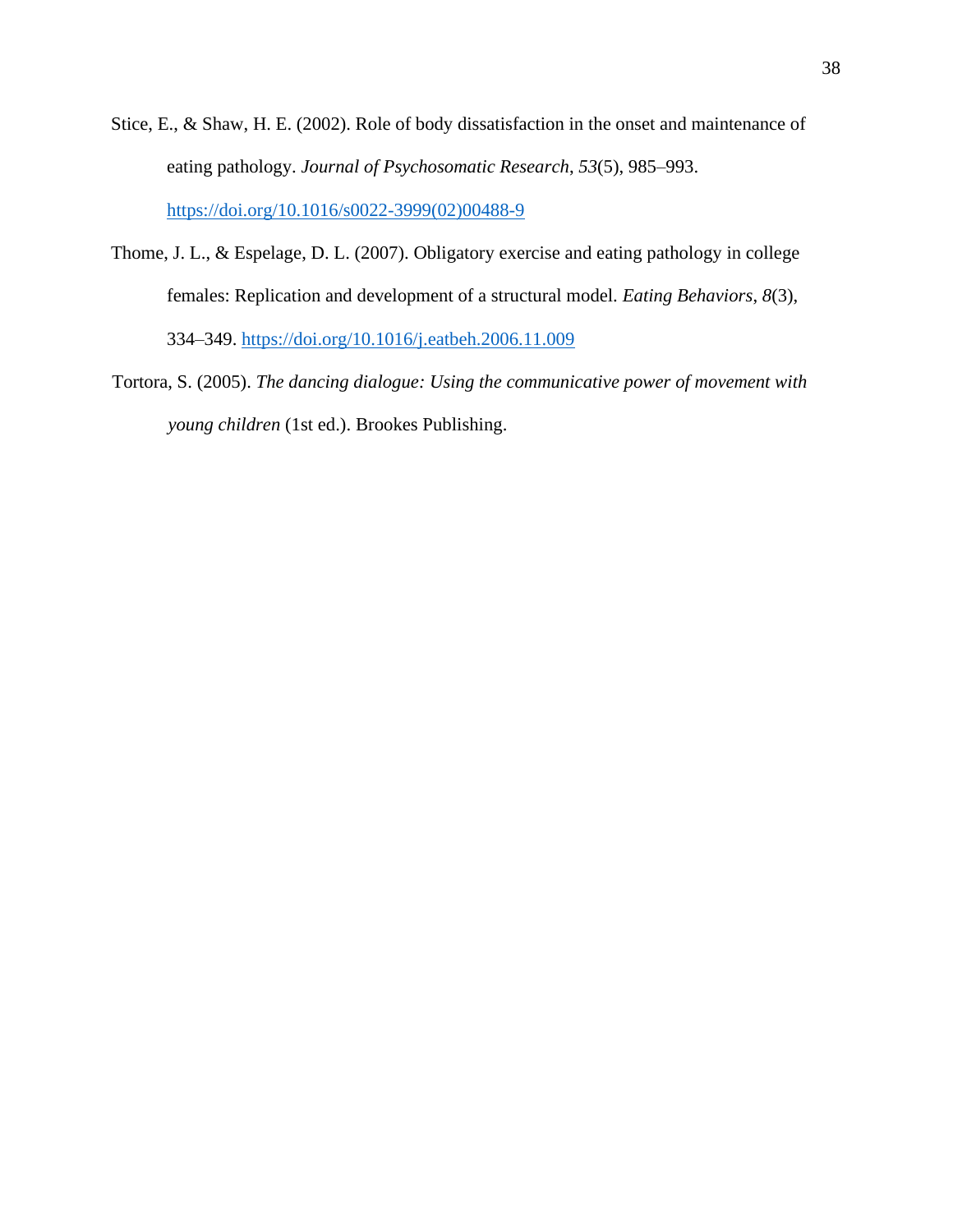## **Appendix A**

#### **Figure A 1**

*Coping Card*

| Reflection<br>Date:<br>Figure 1: Coping Card | Coping |
|----------------------------------------------|--------|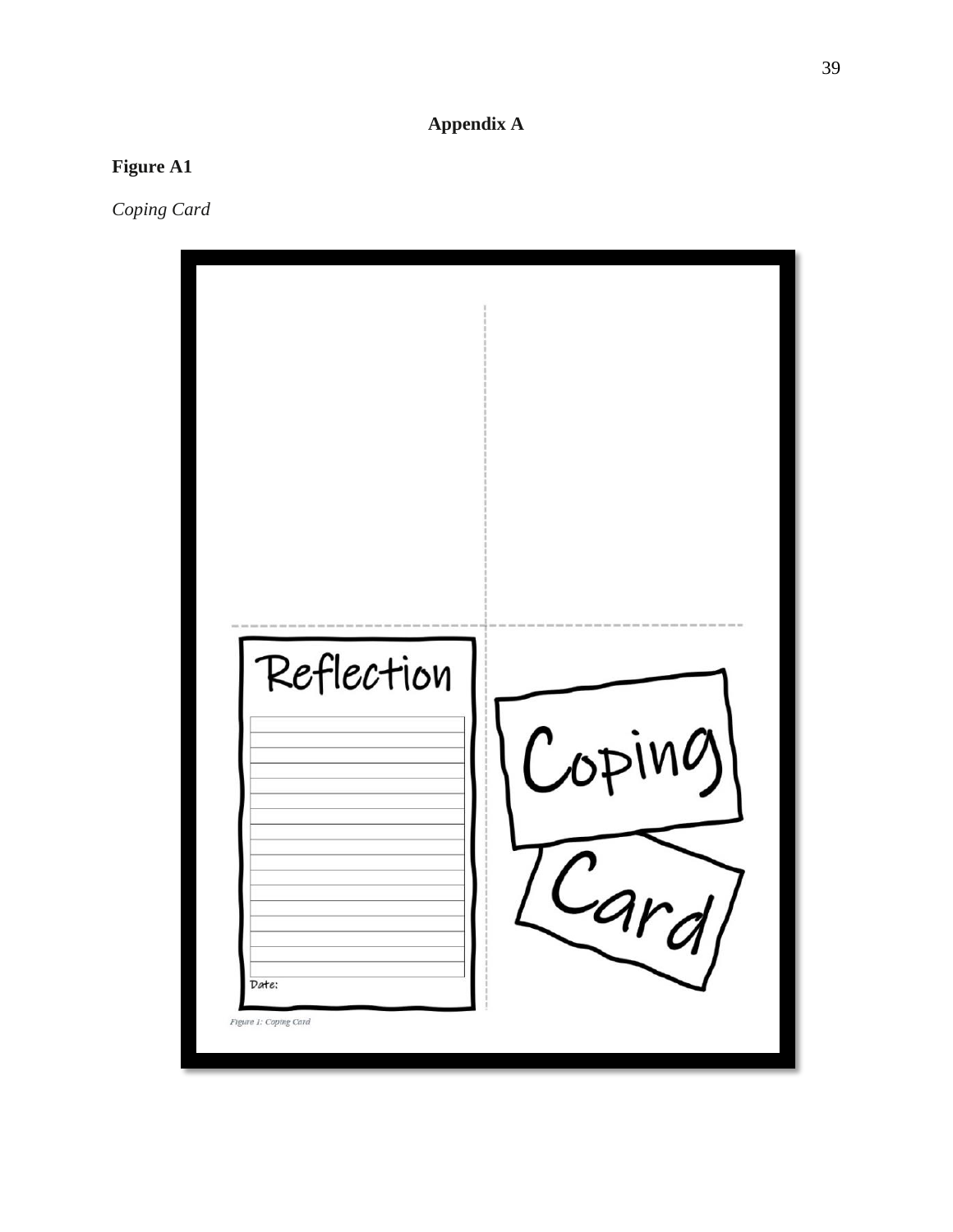## **Figure A2**

## *Dance Movement Therapy Dance Break Diary Sheet*

| Dance Movement Therapy Dance Break Diary Sheet                                                                                                                                                                                                 |                                                                                                                                                                                                                                                                                                                                                                                                                                                                             |
|------------------------------------------------------------------------------------------------------------------------------------------------------------------------------------------------------------------------------------------------|-----------------------------------------------------------------------------------------------------------------------------------------------------------------------------------------------------------------------------------------------------------------------------------------------------------------------------------------------------------------------------------------------------------------------------------------------------------------------------|
| <b>Goals: Committed Action Objectives</b><br>1. Identify states of change as well as actionable steps one can take to empower self-identity<br>2. Foster strength to what is important in one's life and how to maintain in those connections. |                                                                                                                                                                                                                                                                                                                                                                                                                                                                             |
| <b>Group Protocols</b>                                                                                                                                                                                                                         |                                                                                                                                                                                                                                                                                                                                                                                                                                                                             |
| Check-In/Intro<br>$5-10$ min                                                                                                                                                                                                                   | Therapist introduction/participants name (signature move), pronouns, group<br>agreements/gesture that displays boundaries and limitations (ooh, ouch)                                                                                                                                                                                                                                                                                                                       |
| Artistic<br>Inquiry<br><b>Coping Card</b><br>$5-10$ min                                                                                                                                                                                        | Pass out the coping card template and art materials<br><b>Group Activity Prompt:</b><br>$O$ 01: How do you feel?<br>o Q2: What are you holding onto in the body at this moment?<br>Create artistic response on left side of coping card (images, symbols, words).<br>Place coping card somewhere in the room as a metaphor to create a safety<br>container and give space between thoughts and actions                                                                      |
| <b>Dance Break</b><br>$3-5$ min                                                                                                                                                                                                                | Formulate a movement gesture that reflects reflection to the questions.<br>One at a time, participants move their artistic expression.<br>Group members echo back the movement to validate expression<br>Music incorporated<br>Invitation to take a "dance break" using movement expression<br>Facilitator guides members to move out artistic response in a collaborative<br>moment metaphor                                                                               |
| <b>Artistic</b><br>Response<br><b>Coping Card</b><br>5-10 min                                                                                                                                                                                  | <b>Follow up Prompt:</b><br>$\circ$ 01: How do you feel?<br>$\circ$ Q2: What are you holding onto in the body in this moment?<br>Create artistic response on ride side of coping card (Images, symbols, words)                                                                                                                                                                                                                                                              |
| Processing<br><b>Share/Discuss</b><br>$5 - 10$                                                                                                                                                                                                 | What did you notice?<br>What thoughts did you observe, did anything change?<br>Was it easier to draw it out or move it out?<br>What motivated you to engage in committed action/dance break?                                                                                                                                                                                                                                                                                |
| <b>Closing Circle</b><br>$2 \text{ min}$                                                                                                                                                                                                       | Arms open, palms of hands facing up, participants share one goal to complete by the<br>end of day. Metaphorically the goal is resting in right hand and take-action by<br>placing it in left hand. Facilitator directs each participant to hold onto that goal<br>tightly with a firm grip and pass it to the person. When goals are identified everyone<br>brings hands to heart to be embody goals. Take with them coping cards as a guided<br>imagery to aid the process |
| <b>Materials</b>                                                                                                                                                                                                                               | Method of Assessment: Behavioral observation, participant responses and reflection                                                                                                                                                                                                                                                                                                                                                                                          |
| Coping Card<br><b>Art Materials</b><br><b>Music Device</b>                                                                                                                                                                                     | Facilitators Observation Comments:                                                                                                                                                                                                                                                                                                                                                                                                                                          |
| Date:                                                                                                                                                                                                                                          | Facilitator:<br>Number of Participants:                                                                                                                                                                                                                                                                                                                                                                                                                                     |

Figure 2: Dance Movement Therapy Diary Sheet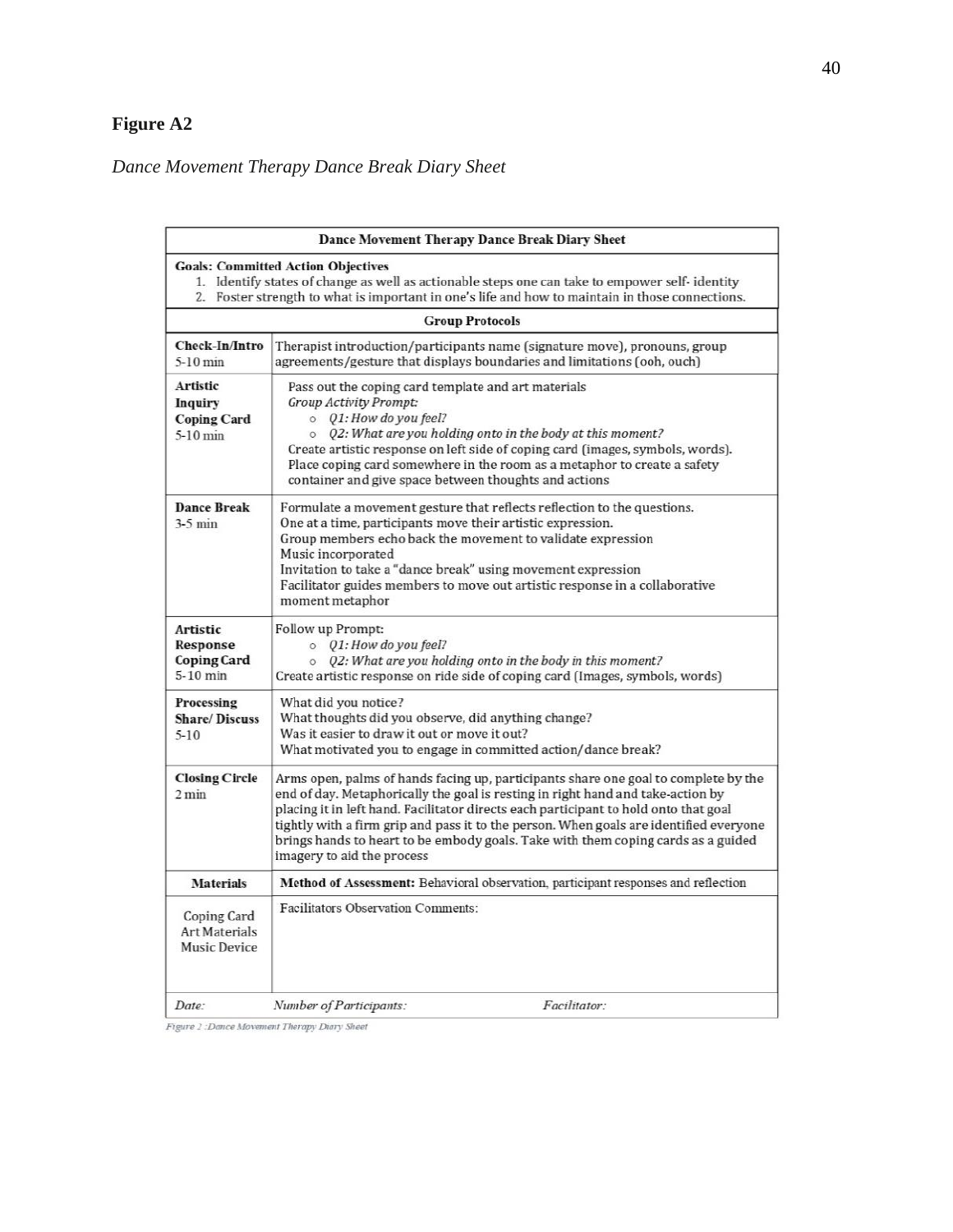### **Figure A 3**

*Arts Based Reflection*